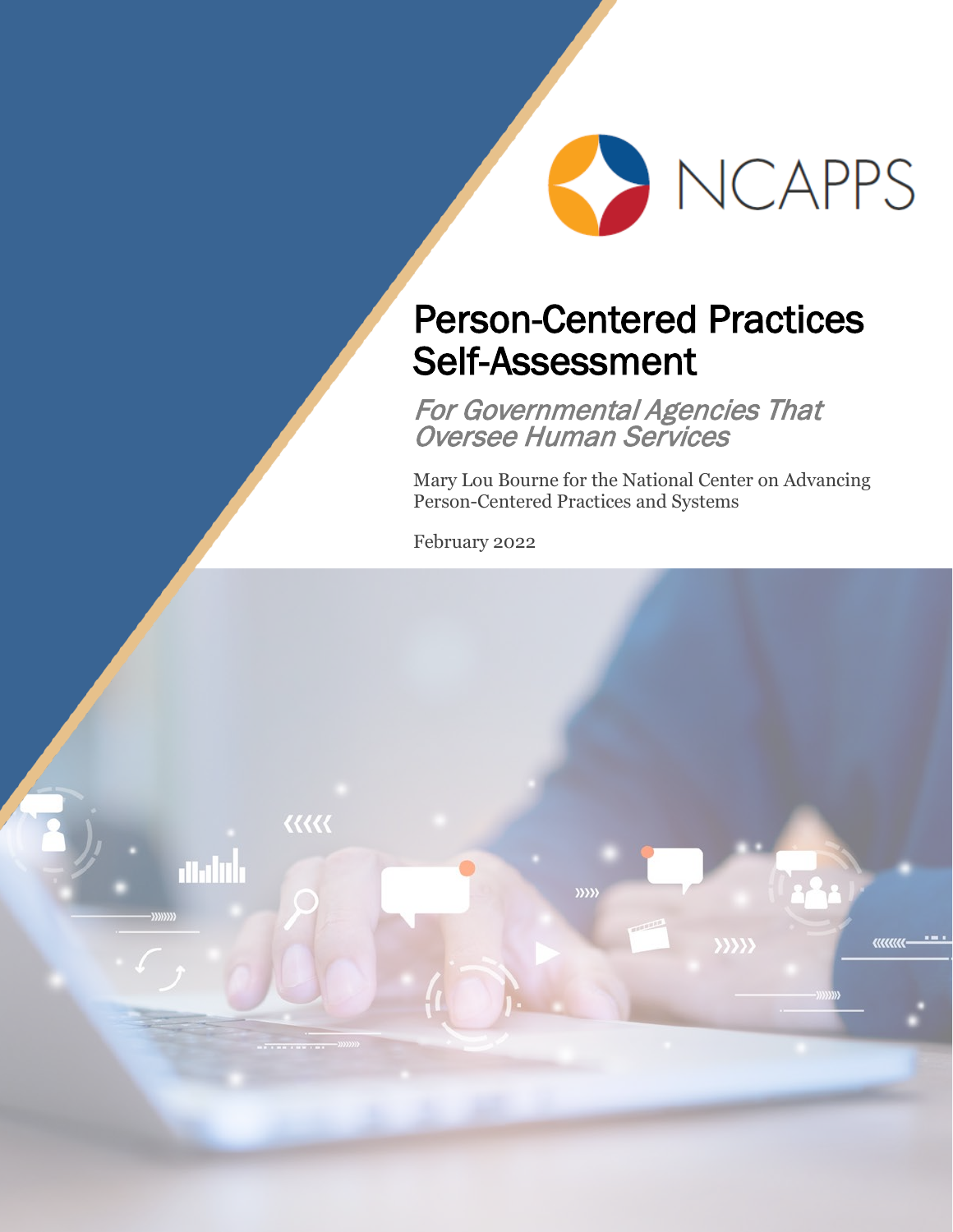# Introduction

 human services systems more person-centered. It is designed for use by public needs, and other health and social service programs. This Self-Assessment is designed to help leaders measure their progress in making administrative entities ("agencies") with the authority to administer federal programs for long-term services and supports, including home and community-based services. It can be used by the wide range of systems that oversee services and supports for people with disabilities of all ages, older adults with long-term service and support

# What's in the Self-Assessment?

The Self-Assessment is divided into eight sections, as shown in the following graphic. Each represents a key area for consideration as agency leadership seeks to increase or expand person-centered practices.

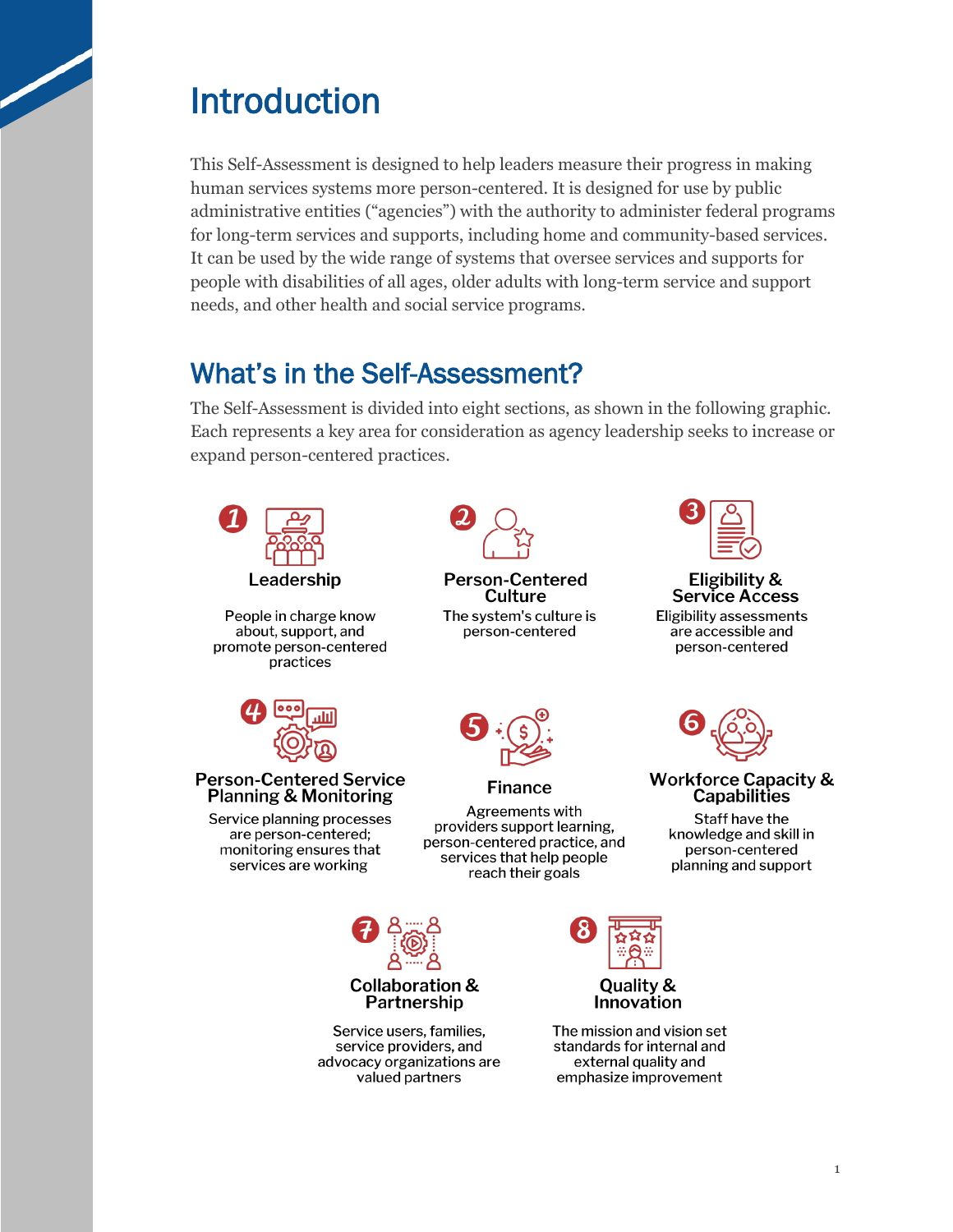# Who completes the Self-Assessment?

This Self-Assessment should be completed by state, territory or tribal agency employees who have a strong working knowledge of the administrative and operational activities of the system. This may include employees from the:

- Medicaid agency
- Older Americans Act agency
- Behavioral health agency
- Developmental disabilities agency
- Any other agency overseeing long-term services and supports

Employees at multiple levels in the organization (i.e., executives/senior administrators, mid-level managers, and frontline staff) can fill out the assessment to provide diverse insights and perspectives.

Because it is focused on technical and organizational details of system administration, this Self-Assessment is not designed for use by external stakeholders—such as people who use services, caregivers, advocates, and contracted service providers.

# Instructions for taking the Self-Assessment

Each of the eight sections describes observable practice and includes five statements from which to choose. The five statements represent increasingly advanced progress toward embedding person-centered practices across a system.

- 1. **Read through all the statements first.** Each statement starts with a summary statement that emphasizes the most critical change.
- 2. **Choose the statement that best corresponds with your agency's progress to date.** If you're having a hard time choosing between two, select the one that represents practices at your organization that have been fully and completely realized, even if the next statement represents practices that have been started or somewhat implemented. For example, to check the third statement, confirm that your agency meets or exceeds the criteria described in the first and second statements.
- organizational or system management practices that all employees should "I do not have sufficient knowledge…" As mentioned above, choose the item 3. **If an item is technical and beyond the scope of your role, you can select "I do not have sufficient knowledge of this topic to submit a response."** That said, some items in this Self-Assessment address have knowledge or experience of; these items do not have an option to select that, in your experience, most accurately describes your agency at this time.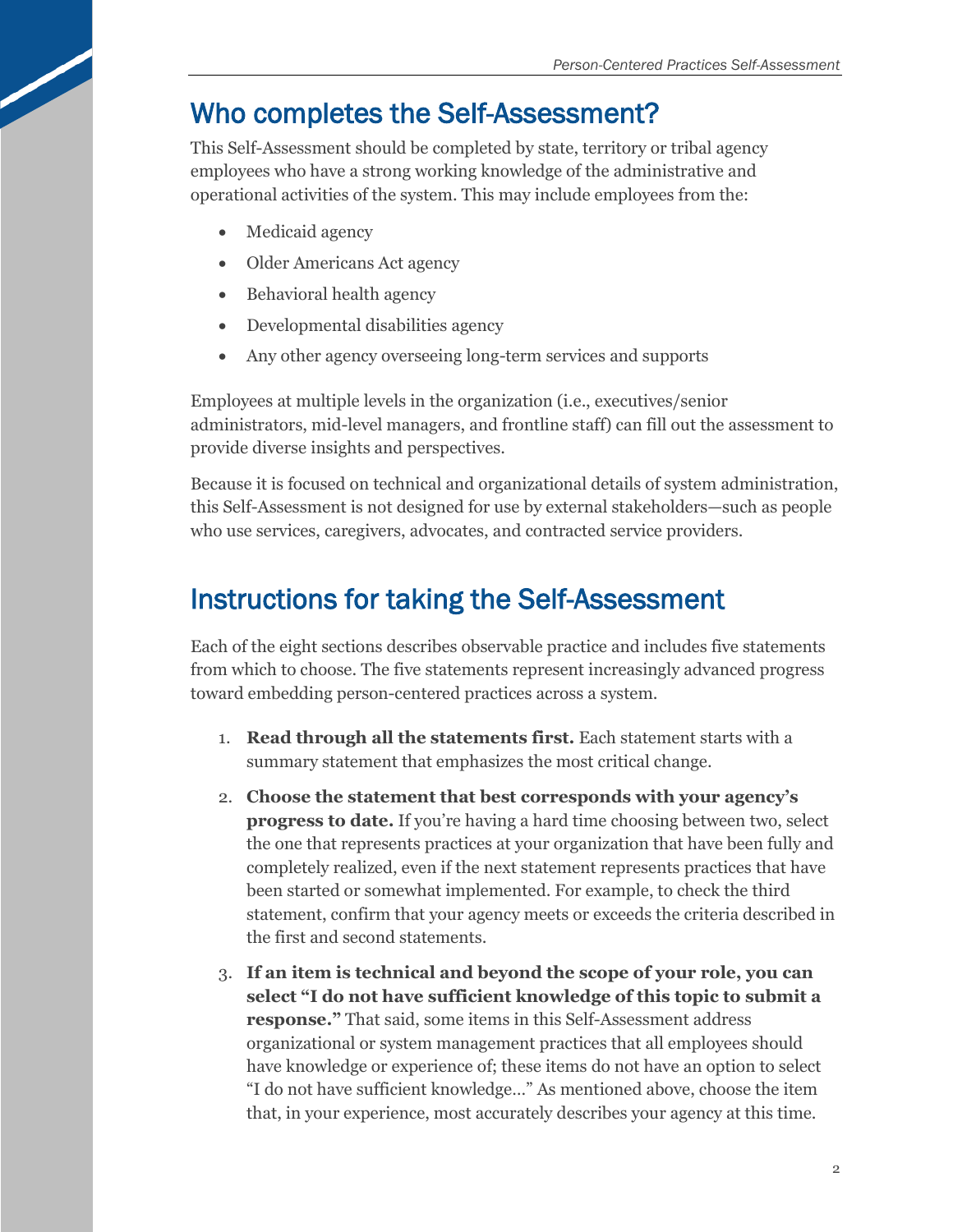4. **Keep in mind that it takes significant efforts to move from one five in every area.** When first engaging in this assessment, you may find the you're checking the fifth statement. **statement to the next, and very few organizations score a four or**  majority of progress topping out in the first or second statements; this is to be expected and indicates there is room for progress. If your agency is making some progress, you might check the third statement. Good progress would mean checking the fourth statement, and excellent progress would mean that

# How are Self-Assessment results used?

 meet to review scores, discuss discrepancies, and come to agreement on a single Once agency employees have completed the Self-Assessment independently, they can agency score.

It might also be useful to examine average and median scores as well as measures of spread (e.g., standard deviation) across different programs or staffing levels. Examining these differences might help you identify areas of excellence or opportunities to support areas for improvement.

The scores can also help you to develop a systems change plan. The plan should describe how you will develop changes to move your system to a score of five (excellent progress). For example, if you score a two in one area, your action plan will focus on how to implement the activities described in steps three or four. In this way, the Self-Assessment can help you decide where to focus limited energy and resources.

 of person-centered practice. Agency leadership can use the scores to understand whether their systems change efforts are effective and to gauge whether course If you complete the Self-Assessment periodically, the scores can help provide a picture of whether and how your agency is changing as you work toward greater levels corrections are needed.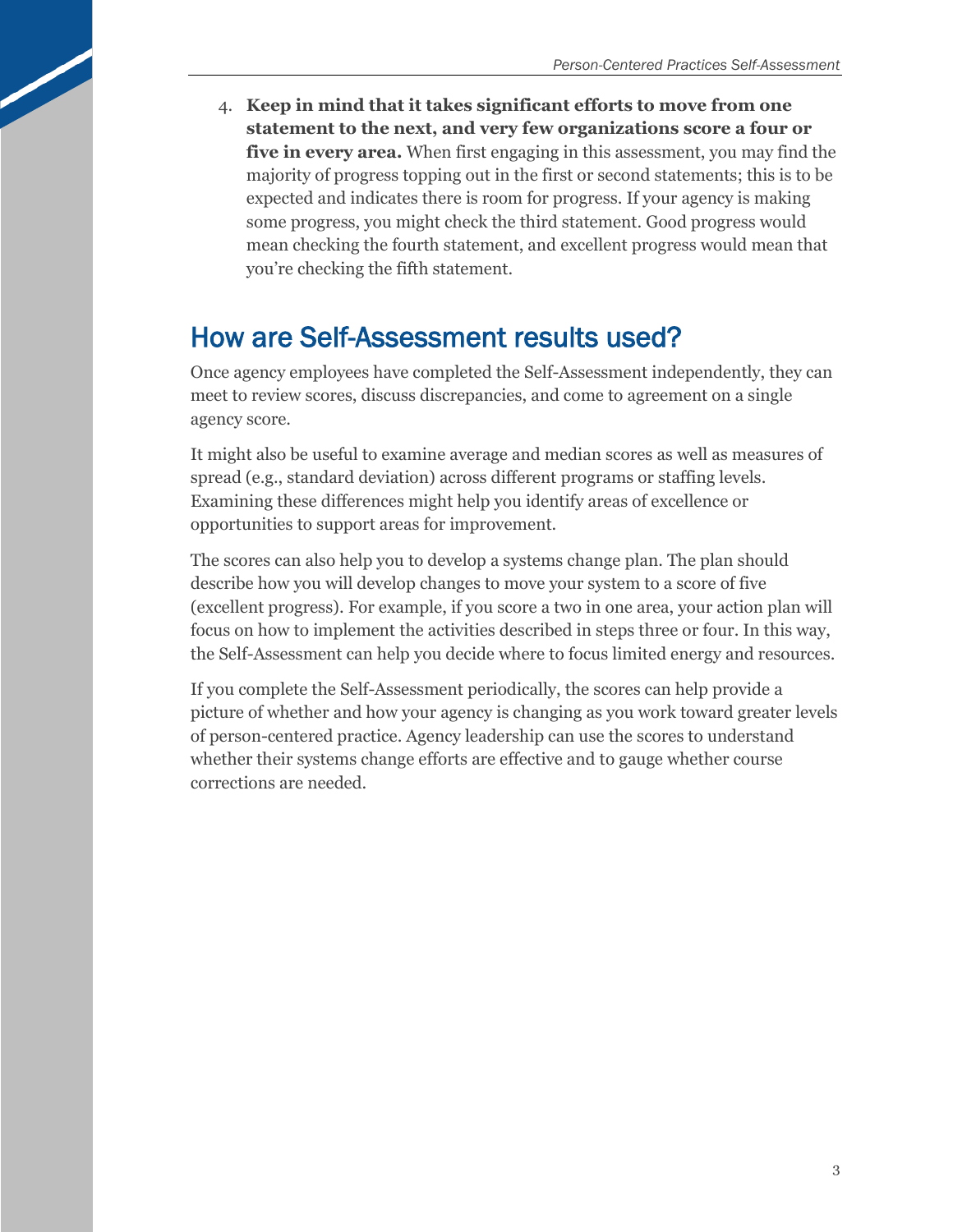# Establishing definitions to help with the Self-Assessment

Before you set forth on your agency's self-assessment, it can be helpful to agree to some basic definitions. Senior leadership should clarify the following with all those taking part in the self-assessment:

 This should include the highest-level executives, but it may also include additional levels of leadership, depending on the size and scope of the agency. The definition of **Leadership**: Which levels of leadership is your agency including in this assessment? leadership will be used in Section 1.

 strategic plan will be used in Item 1.2. **Strategic Plan**: What name is given to the guiding document that sets goals, initiatives, and strategies used by all divisions of the agency to make decisions and set priorities? Sometimes this is called an annual planning document, a guiding document, or a strategic plan—or it may be something different. The definition of

 These are not necessarily employees of your agency; they may work for private operated services, there may also be a direct care workforce who are state employees. practices in Item 6.3. **Direct Care Workforce:** Who makes up the direct care workforce in your system? contracted service provider agencies. However, in some states that deliver state-The definition of direct care workforce will be used to assess person-centered

 engagement with advocacy organizations in Item 7.4. **Advocacy Organizations**: Identify groups to include when assessing the agency's

 **Quality Management or Quality Review Council**: What is the name of the with reviewing system performance data and identifying areas for improvement. committee or workgroup to consider when assessing practices in Item 8.2? This group is typically created or established through the administrative agency and is charged Agencies typically assign such a committee or work group to guide or oversee quality management activities. However, they do not carry out the tactical operations of quality improvement.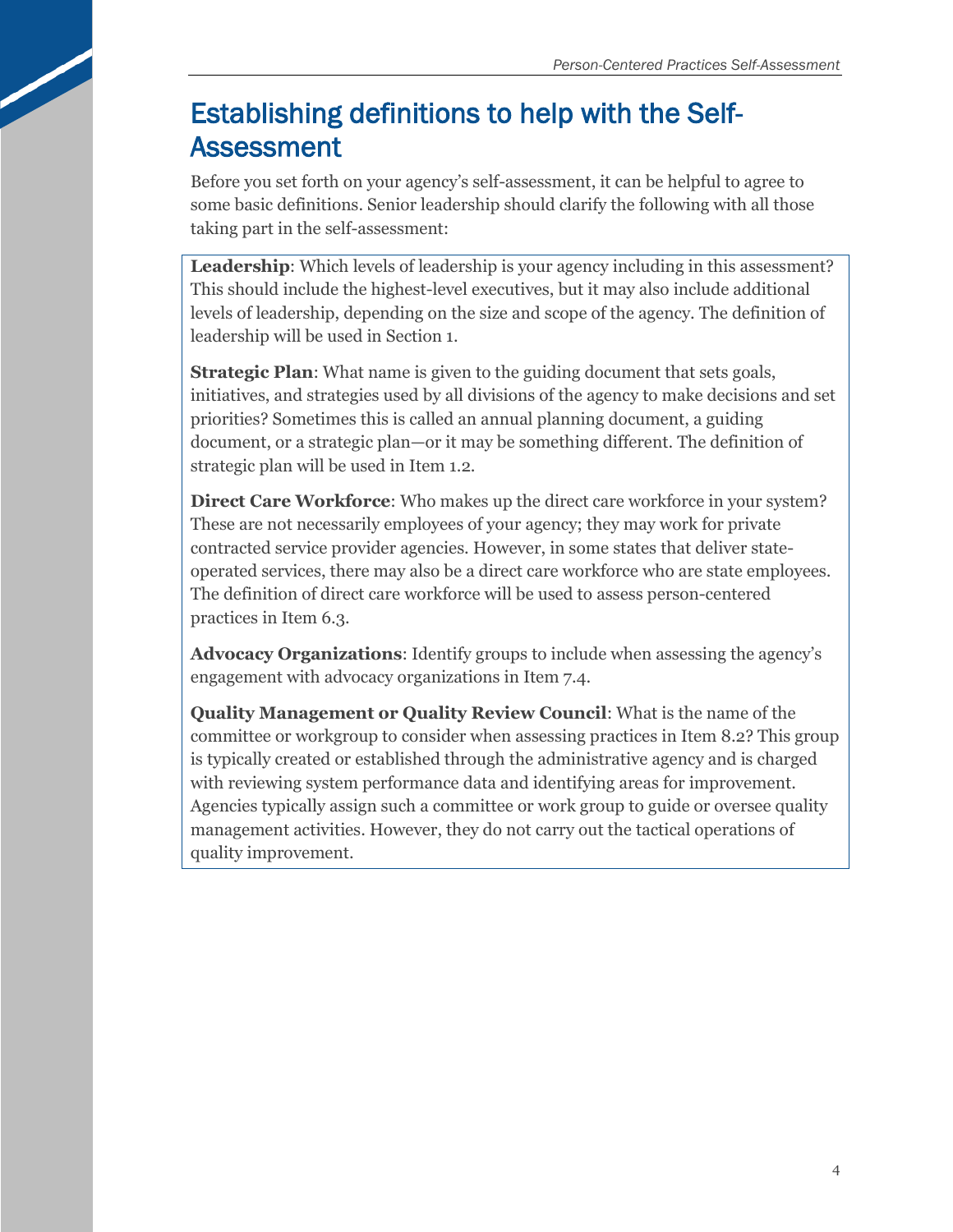

# The Self-Assessment

# Leadership

# 1.1 Leadership

| П      | 1              | Recognize and meet basic standards                                                                                                                                                                                                                                                                                                                                                                                                                           |
|--------|----------------|--------------------------------------------------------------------------------------------------------------------------------------------------------------------------------------------------------------------------------------------------------------------------------------------------------------------------------------------------------------------------------------------------------------------------------------------------------------|
|        |                | Our leaders recognize that person-centered practices are important in people's lives<br>and assign the appropriate authority to program directors to meet basic standards.                                                                                                                                                                                                                                                                                   |
| □      | $\overline{2}$ | Recognize and demonstrate values                                                                                                                                                                                                                                                                                                                                                                                                                             |
|        |                | Leaders recognize the role that person-centered practices play in establishing values<br>in the system and assure program directors demonstrate the values.                                                                                                                                                                                                                                                                                                  |
| П      | 3              | Value the impact on team effectiveness and successful implementation                                                                                                                                                                                                                                                                                                                                                                                         |
|        |                | Leaders value the impact that person-centered practices have on internal team<br>effectiveness and use formal feedback mechanisms to determine successful person-<br>centered intake, assessment, planning, and monitoring activities.                                                                                                                                                                                                                       |
| $\Box$ | 4              | Understand applicability to intake, assessment, planning and monitoring                                                                                                                                                                                                                                                                                                                                                                                      |
|        |                | All leaders are trained in person-centered practices and understand the applicability of<br>person-centered principles to intake, assessment, planning and monitoring activities.                                                                                                                                                                                                                                                                            |
| □      | 5.             | Actively promote in all functional and program areas and with other systems                                                                                                                                                                                                                                                                                                                                                                                  |
|        |                | Leaders actively promote person-centered practices in all functional and program<br>areas within our agency. Leaders consistently communicate the importance of person-<br>centered practices through our mission, vision, guiding principles or values. Senior<br>leadership intentionally promotes the use of person-centered practices with other<br>systems of care including justice, education, healthcare, and with other social service<br>agencies. |

# 1.2 Strategy

 $\Box$  1 Person-centered practices addressed outside this agency

 agencies or case management agencies, not this agency. It is not addressed in our The responsibility for person-centered practices lies primarily with service provider agency's strategic plan or other key planning documents.

 Our agency's guiding principles or values statements describe the importance of person-centered activities, but there is no specific strategy to spread person-centered  $\Box$  2 Person-centered principles included in values statements but no strategy exists practices across the full system.

 $\Box$  3 Strategy stipulates person-centered expectations throughout the system

 caregivers, providers) to inform the strategy on embedding person-centered practices Our agency strategy addresses how to meet expectations for person-centered practices across the system. We used input from stakeholders (people who use services, into our system.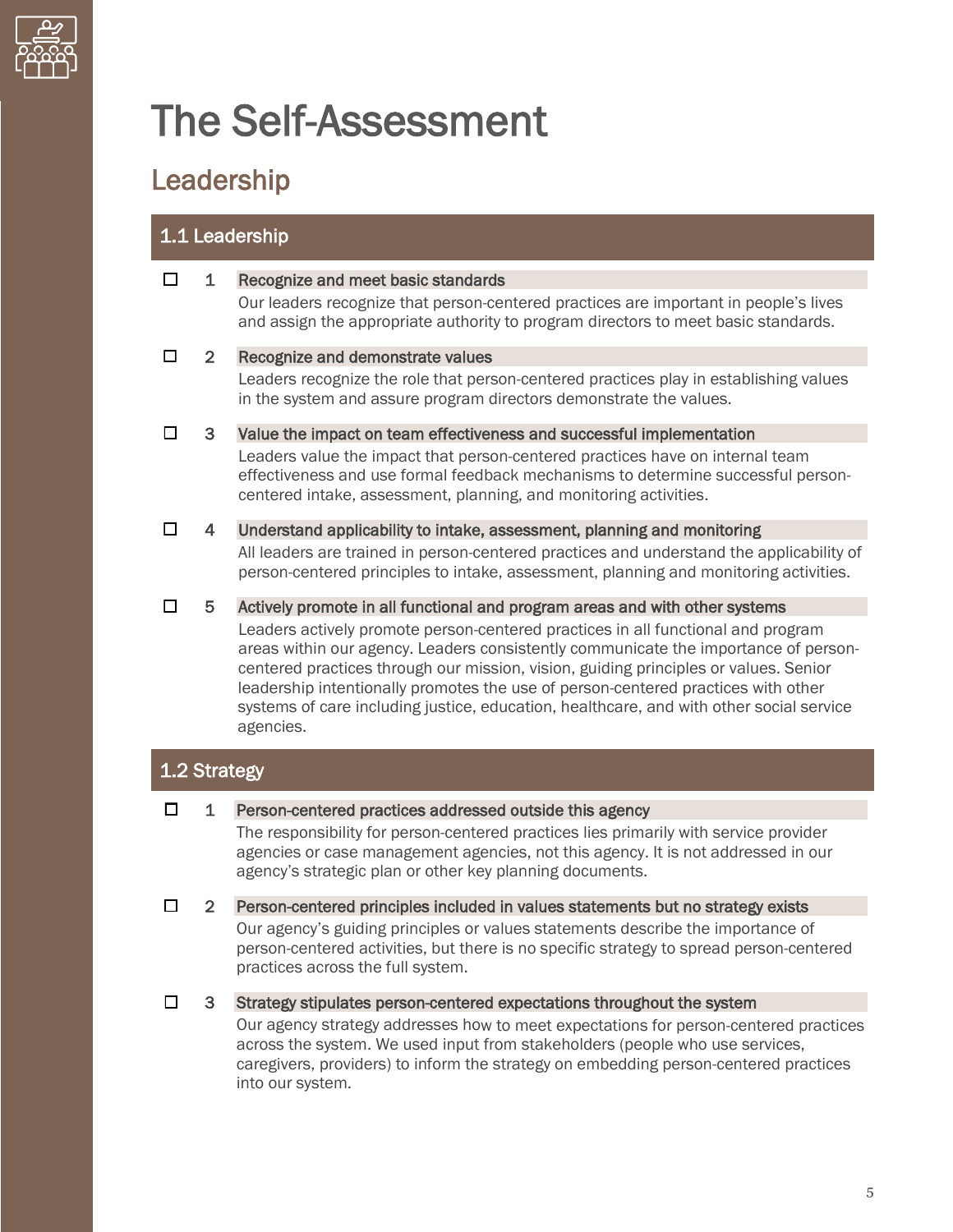

### $\Box$  4 Strategy includes implementation activities and training requirements

 Our strategy for implementing person-centered practices includes adaptations to our intake, assessment, planning and monitoring procedures, and addresses training needed to fully understand this new approach.

 centered practices inform all policy and guidance materials within our agency.  $\Box$  5 Strategy is fully resourced and informs all policy and guidance materials Our agency has a clear strategy for delivering person-centered practices supported by our senior leadership team with resources assigned to support the strategy. Person-

 $\Box$  I do not have sufficient knowledge of this topic to submit a response

### 1.3 Communication

- $\Box$  1 Routine communication does not reference person-centered principles We routinely communicate with our human service community, but we do not specifically include reference to person-centered principles and values.
- Our agency acknowledges that effective communication practices assure that all  $\Box$  2 Agency acknowledges communications should align with person-centered principles communications of policy and practice must align with person-centered principles and values.

#### $\Box$  3 Our plan aligns all communications with person-centered principles

 Our agency has a communication plan that aligns all communications of policy and practice with person-centered principles and values.

 $\Box$  4 Communication plan sought stakeholder input to meet cultural and linguistic accessibility

> Our agency's communication plan aligns all communications of policy and practice with person-centered principles and values. We use input from stakeholders to identify the right communication modes to reach culturally and linguistically diverse stakeholder populations.

#### $\Box$  5 5 Seek feedback on effectiveness of communication modes and is transparent and culturally responsive and accessible

 suit all stakeholders and work to improve our communications using stakeholder Our communication plan aligns all communications of policy and practice with personcentered principles and values. Communication practices are transparent, culturally responsive, accessible, and user friendly. We use multiple modes of communication to feedback.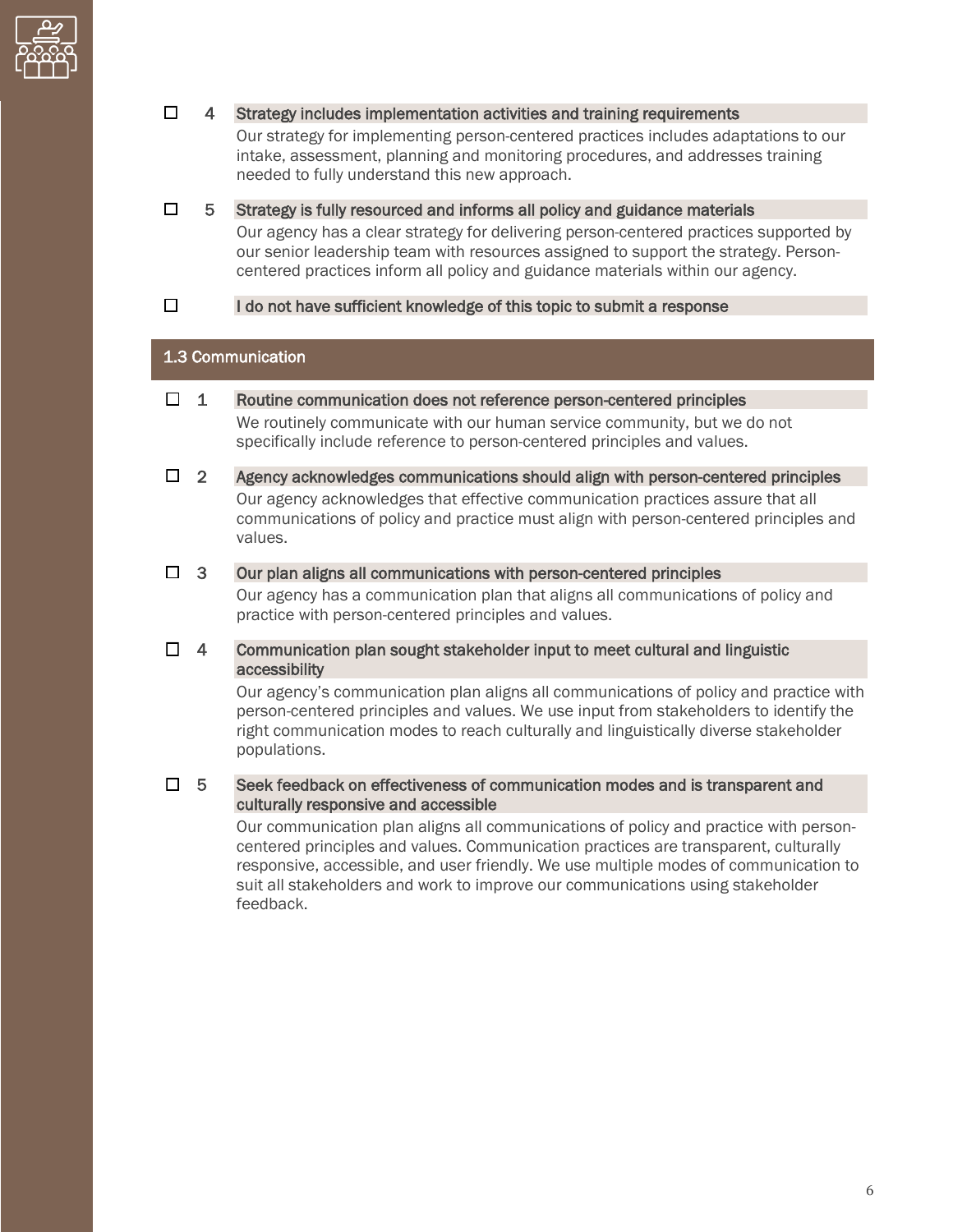

# 1.4 Law/Statute, Regulation, Policy, and Protocols/Guidance

### $\Box$  1 Have not examined governance documents

 regulations for specific areas that need to address the use of person-centered We have not formally examined governance documents such as statute and practices.

### $\Box$  2 Recognize need to update governance documents

Our agency recognizes the need to update governance documents to convey our values related to person-centered practices.

### $\Box$  3 Identified and developed a plan to update regulations and policy

 Our agency has identified all regulations and policies needing updates to assure person-centered practices are defined and supported. We have a work plan in place to accomplish the work.

### $\Box$  4 Updating regulations and policy currently

We have a work team currently updating regulations, policies, and guidance documents to assure person-centered practices are defined and clearly described.

### $\Box$  5 All policies, regulations and guidance fully updated and implemented

 Our policies, regulations, and guidance documents are updated and fully implemented to ensure that we actively promote person-centered practices. These documents align with statute.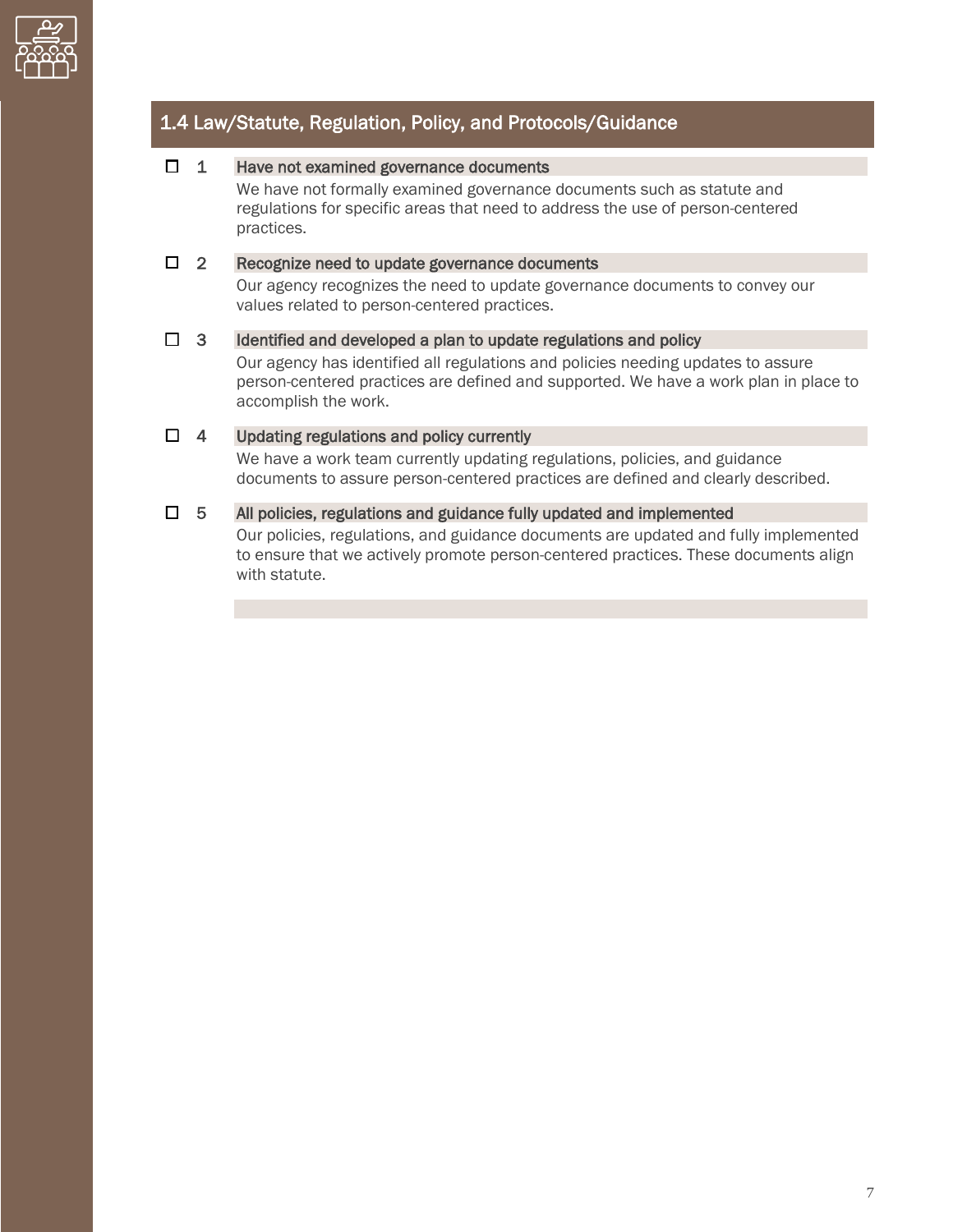

# Person-Centered Culture

### 2.1 Changing the Culture of the Service Delivery System

### $\Box$  1 Our agency does not shape culture

Our agency does not actively participate in shaping a culture of person-centered service delivery.

### □ 2 Role recognized, but no plan in place

Our agency has a role in influencing the culture of our service delivery system, but we do not have a clear plan on how to promote person-centered service delivery.

### $\Box$  3 We have a plan to promote person-centered principles

 Our agency has developed a plan that addresses the distribution of a clear set of person-centered principles to guide the practices of all staff across the agency.

### $\Box$  4 We identify areas of successful implementation and share stories

Our agency identifies areas where person-centered practices have successfully been implemented in our interactions with partners and stakeholders. These stories are shared publicly and recognized as promising practices.

### $\Box$  5 All staff routinely communicate and demonstrate person-centered principles during meetings, trainings, and reviews

 Our agency staff routinely communicate about person-centered practices in all aspects personal narratives and other data during oversight meetings, utilization reviews, of the service delivery system. We demonstrate person-centered principles by sharing monitoring reviews, trainings, and feedback to all components of the system.

## **Practices** 2.2 Promoting Cultural and Linguistic Competence through Person-Centered

### □ 1 Support cultural competency

 Our agency has a statement that supports cultural and linguistic competency and identifies current best practice in providing culturally responsive services.

### □ 2 Staff receive routine training

 Our agency seeks to understand the diverse cultural and linguistic backgrounds of the people we serve and those who work in our agencies. We routinely implement training for all staff members in person-centered procedures that reflect cultural and linguistic competence.

#### $\Box$  3 Apply knowledge and skill in culturally and linguistically competent principles

Our agency applies culturally and linguistically competent knowledge and expertise acquired through routine training in the development of person-centered practice procedures.

### $\Box$  4 Written materials are culturally and linguistically competent and free from implicit bias

 media and other means of communication intended to reach all types of linguistic Our agency has incorporated culturally competent practices, including the recognition of implicit bias, into all person-centered tools and procedures and makes this information available to all stakeholders through training, written materials, social needs (for example, assessment tools, monitoring forms have been updated to remove implicit bias).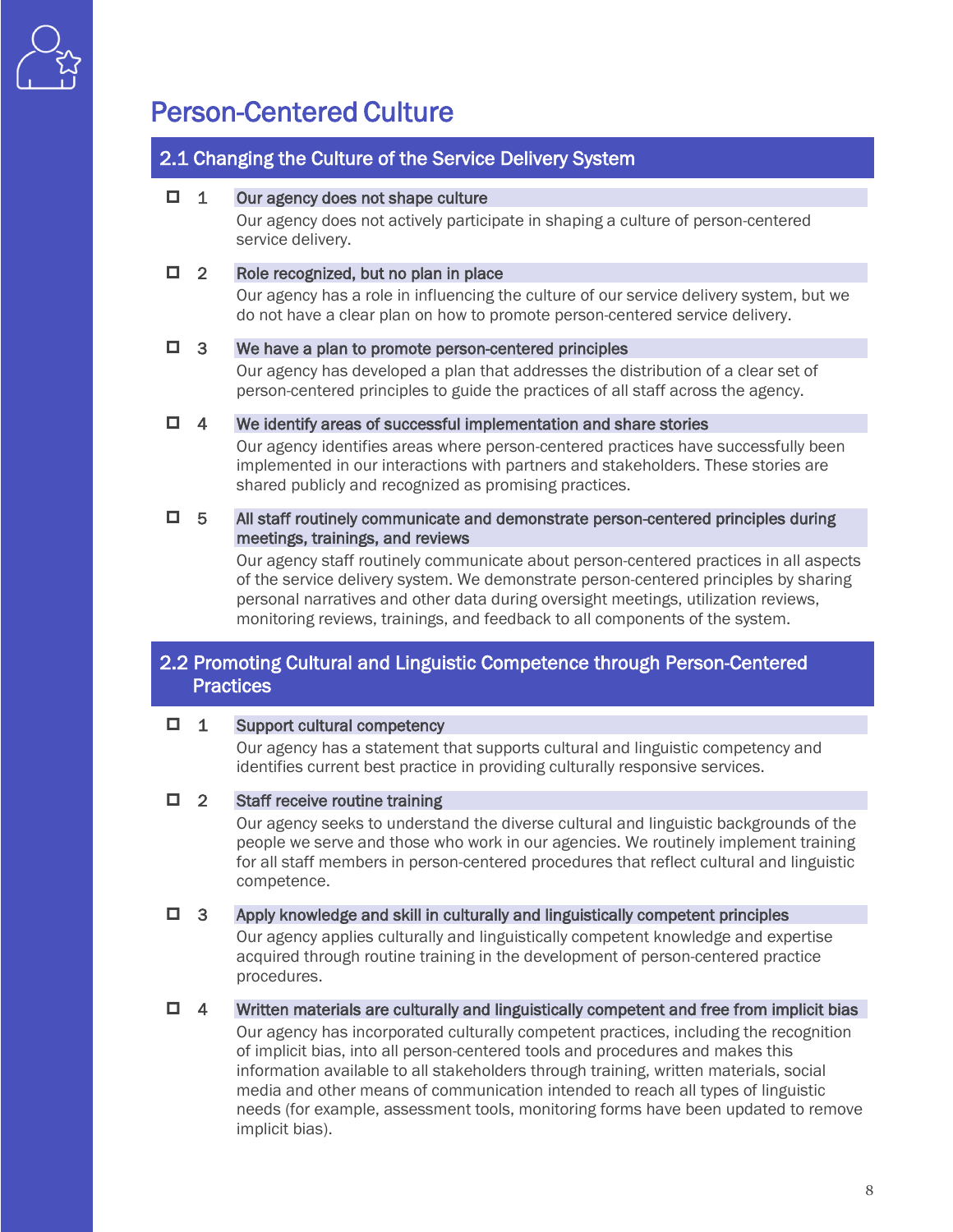### 5 Person-centered practices reflect people's culture

 linguistically competent methods. Our planning and assessment are culturally Person-centered practices engage all people we support by using culturally and competent and are updated with input from our community stakeholders.

### 2.3 Person-Centered Approach to Risk

### $\Box$  1 External agencies address health and safety risks in plan development.

 It is the responsibility of case management and/or providers to address all health and safety risks in the planning document, and compliance reviews assure this standard is met.

#### $\Box$  2 Identification and mitigation of risk and team selection are required

 includes a description of selecting who is on the team and how they are selected. Our agency assessment and service planning policies require a team of personnel to identify all risks to the person served and discuss mitigation of the risks. The policy

#### $\Box$  3 Risk and dignity of choice are balanced in individual plans

 the individual. These policies require the team to discuss what is important to the person about each risk identified, individual preferences to address risk within their balances risk mitigation with the individual's preferences with regard to safety. Our agency assessment and service planning policies respect the cultural identity of culturally accepted practice, and how the team will assure a plan is in place that

#### $\Box$  4 Guidance has been developed and distributed throughout the system

 responsibility for assessing and identifying the balance between a person's desire and balanced risk management plan for these situations, and it includes supported decision-making and conflict resolution procedures for team members. Our agency has developed and distributed guidance on service planning teams' rights to take reasonable risks when exploring their community or learning new skills and the potential harm that may occur. The guidance includes how to develop a

#### $\Box$  5 5 Stakeholders have been involved in developing policy

 and safety. Included in this are assurances the person has demonstrated an informed understanding of the choices made. Our agency has worked with all stakeholders—including people who use services, caregivers, service providers, case managers, licensing staff and others—to develop and implement assessment, service planning, and service plan monitoring policies that fully align with balancing dignity of choice and risk with the supports that assure health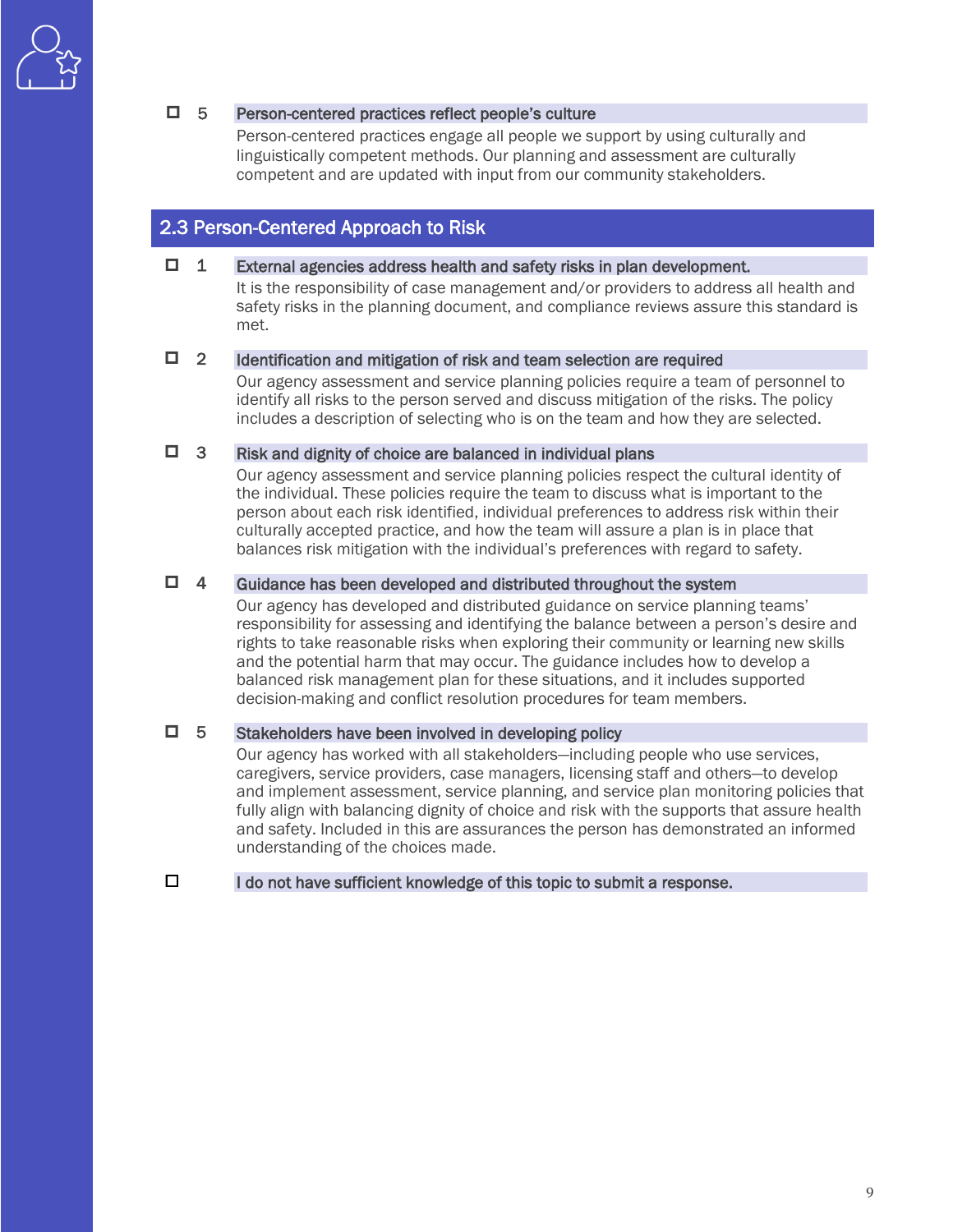

# 3. Eligibility and Access

# 3.1 Eligibility

### $\Box$  1 Use clinical needs-based or deficit-based assessments

 Our agency relies on and uses clinical needs-based or deficit-based assessments completed by professionals to determine eligibility.

### $\Box$  2 Needs-based assessment includes understanding of the request for support

 Our agency understands the benefits of including an interview with the person requesting enrollment to understand the reason for their request, along with needsbased assessments completed by professionals in the eligibility/intake process.

### $\Box$  3 Reviewing eligibility requirements

 determining eligibility. We are removing discussions of services during intake and Our agency is in the process of reviewing eligibility requirements to determine how to include a person-centered assessment in addition to professionals' assessments when eligibility discussions.

### □ 4 Program eligibility includes a person-centered assessment

 Our agency has developed a process to determine program eligibility that includes a person-centered assessment. The assessment involves an exploration of strengths and desired results through conversations with the applicant and their caregivers or circles of support as well as a professional assessment. The assessment process is culturally and linguistically competent.

### 5 System-wide use of a person-centered assessment

 Our agency uses a person-centered assessment system-wide, in addition to professional assessments, to determine eligibility and make appropriate referrals to additional services. Our agency tracks results to determine equity in access.

 $\Box$ I do not have sufficient knowledge of this topic to submit a response.

## 3.2 Cultural Relevance and Linguistic Accessibility

### $\Box$  1 Some informational materials are provided in languages other than English

 communication options due to disability. Our agency provides some informational materials in languages other than English but does not have a comprehensive plan for ensuring all informational materials are accessible to people with limited English language proficiency or who need alternative

### 2 Use demographic data to develop informational materials

 backgrounds of people who are eligible for services, and we use these data to develop Our agency uses demographic data to understand the racial, ethnic, and linguistic linguistically accessible informational materials.

 $\Box$  3 Informational materials are both linguistically accessible and culturally relevant

 Our agency uses demographic data to ensure informational materials are both and examples depict people from different cultural backgrounds, and content is linguistically accessible and racially, ethnically, and culturally relevant (i.e., pictures sensitive to cultural differences, practices, and customs).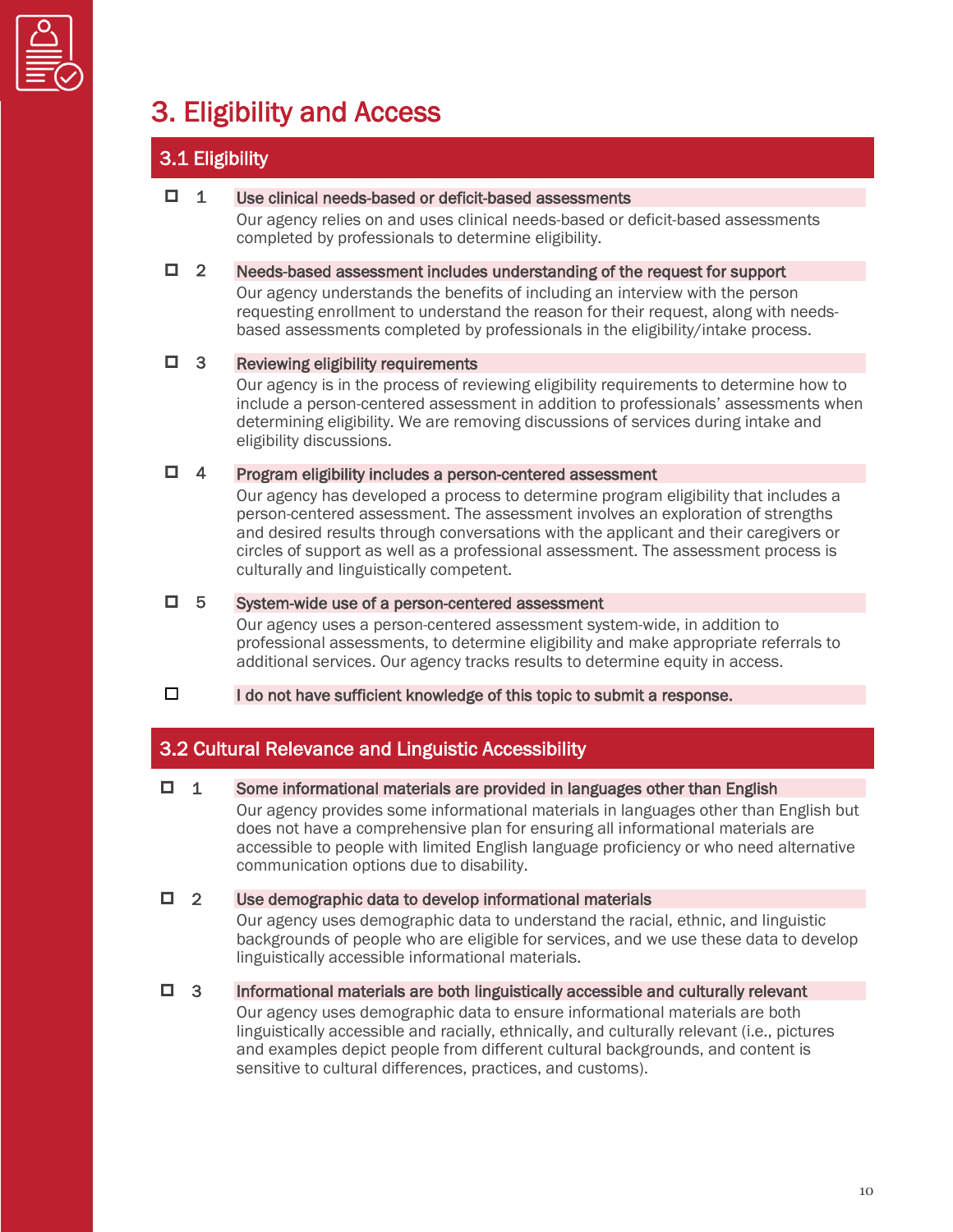

### □ 4 Partnership with communities for material development

 Our agency partners with members of culturally and linguistically diverse communities and uses demographic data to create culturally and linguistically accessible information distribution methods and materials.

### 5 Develop and execute an accessible and culturally competent strategy

 linguistically diverse communities to develop and execute a strategy for community education about services which meet National CLAS standards and ADA Our agency uses demographic data and partners with members of culturally and communication accommodations. Informational materials and education methods are accessible to people of all cultural, ethnic, and linguistic backgrounds.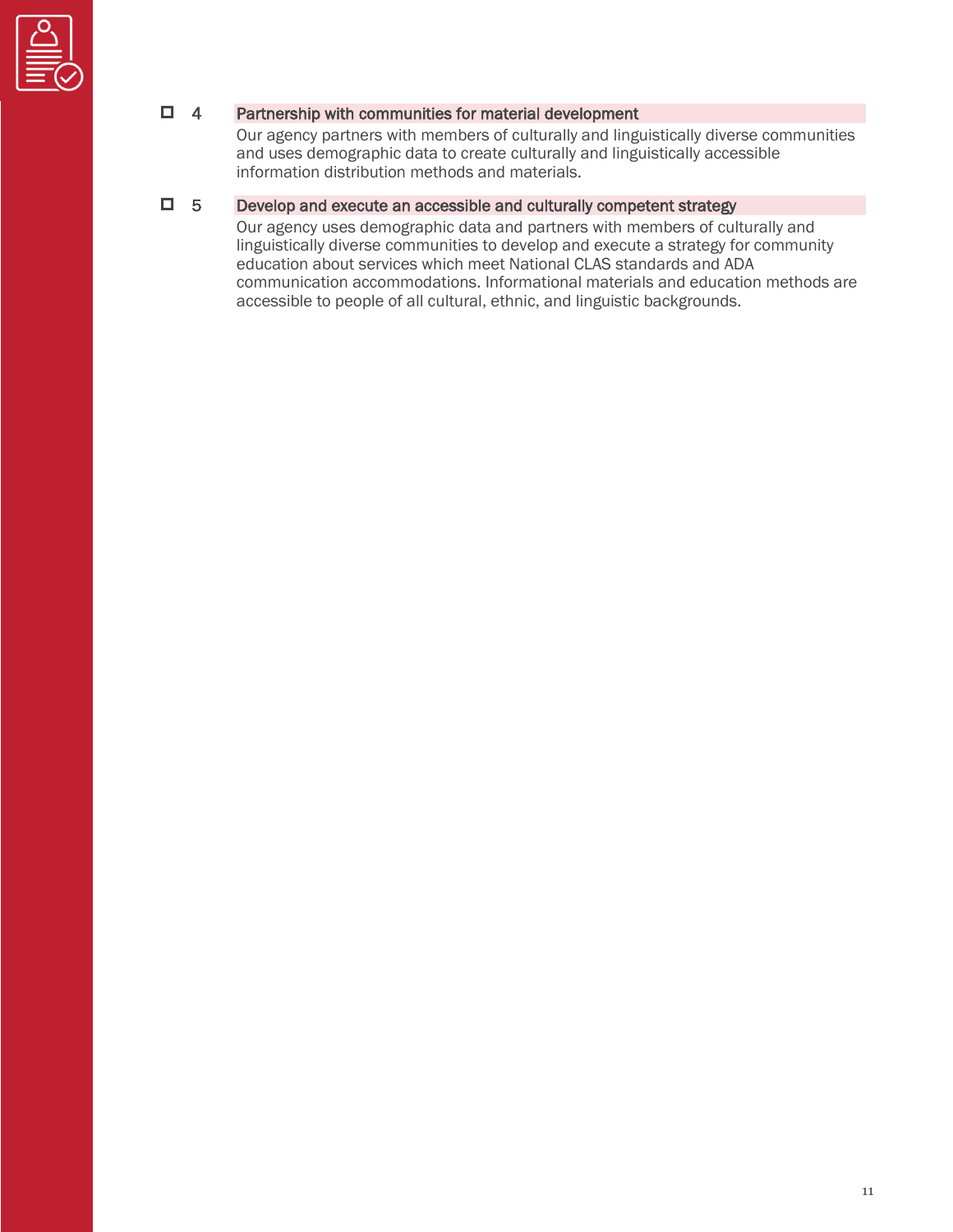

# 4. Person-Centered Service Planning and Monitoring

# 4.1 Person-Centered Planning and Support Plans

### $\Box$  1 External service planning policies are required to meet standards

Our agency requires each care coordination/case management/service coordination agency to include in their service planning policy the methods they use to address person-centered planning requirements—including both state and federal HCBS regulations as applicable.

### $\Box$  2 Identified the need for revisions to service planning policy

 We have identified the need for a service planning policy that requires all service plan process and meet all statutory or regulatory requirements found in federal and state development to use a culturally and linguistically competent person-centered planning HCBS regulations.

### $\Box$  3 Updating service planning policy

 Our agency is currently updating our service planning policy so that all plans are developed through a culturally and linguistically competent person-centered planning process and meet the requirements in federal and state HCBS regulations. Discussions include how to address what is important to the person and what is important for the person aligned with their cultural and ethnic preferences.

### $\Box$  4 Service planning policy addresses federal requirements for conflict resolution, addressing risk, and person-led facilitation

 Our service plan policy includes a requirement that all plans must be developed through a culturally and linguistically informed person-centered planning process. The desired, resolving disagreements, addressing what is important to the person and what process includes identifying strategies for the person to lead their own planning if is important for the person, and how the team will identify and plan for any known risks the individual may encounter when learning or engaging in new experiences.

### $\Box$  5 Service planning policy addresses federal requirements and meets CLAS standards

 disagreements, addressing what is important to the person and what is important for the person, respecting the individual's unique cultural or ethnic traditions, values, and background, and how the team will identify and plan for any known risks the individual Our service planning process aligns with all applicable federal and state HCBS regulations and meets the National CLAS standards. The process includes identifying strategies for the person to lead their own planning if desired, resolving may encounter when learning or engaging in new experiences.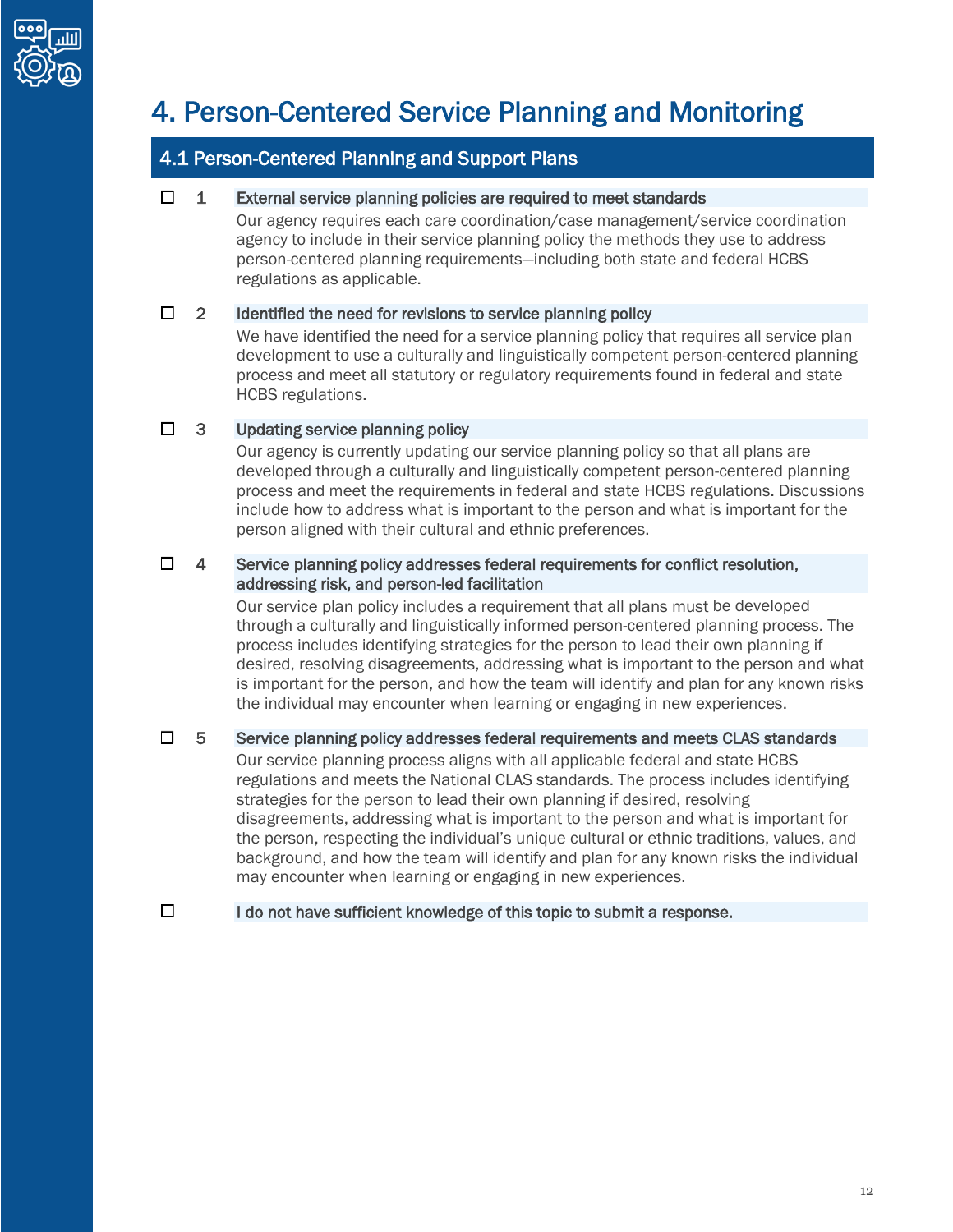

# 4.2 Monitoring

### $\Box$  1 Lacking method for verification

 effectiveness of any modifications to a person's rights are demonstrated through data. Our case management monitoring procedures do not address a method for verifying that the person's preferences are present as indicated in the service plan, or that the

#### □ 2 Redesigning case management monitoring procedures

 in addition to meeting their needs, and that service plans that call for a modification to Our agency has initiated the redesign of case management monitoring procedures to include routine review of service plans to ensure the person's preferences are present a person's rights demonstrate the effectiveness of the modification through data reporting.

### □ 3 Stakeholders are included in redesign

 consultation with stakeholders from all cultural backgrounds in our communities to effectiveness through the use of data and include a plan for reducing the rights The process of redesigning the case management monitoring procedures includes assure preferences and needs are met, reasonable risks are accepted and addressed, and that service plans that call for modification to a person's rights also demonstrate modifications.

### $\Box$  4 Case management monitoring process has been updated and implemented

 effectiveness of the modification(s), with plans to remove the rights modifications at the first indication they are no longer necessary to assure safety or wellbeing of the Our state's case management monitoring process has been updated and implemented to ensure: service plans demonstrate respect for the unique cultural identity of the person; service plans address the individual's preferences and needs; services are implemented as identified and authorized; reasonable risk is accepted; and any modifications to a person's rights include data collection reviews to test the individual or others.

### $\Box$  5 Method for verification ensures that a person's preferences are addressed

 presence of the individual's preferences when addressing needs, confirms services are implemented as identified and authorized, risk is accepted and includes steps for modifications at the first indication they are no longer necessary for safety or wellbeing Currently our case management monitoring process ensures service plans demonstrate respect for the unique cultural identity of the person, verifies the mitigation, and any modifications to a person's rights are based on data analysis which shows the modifications are effective and that plans are underway to remove the rights considerations.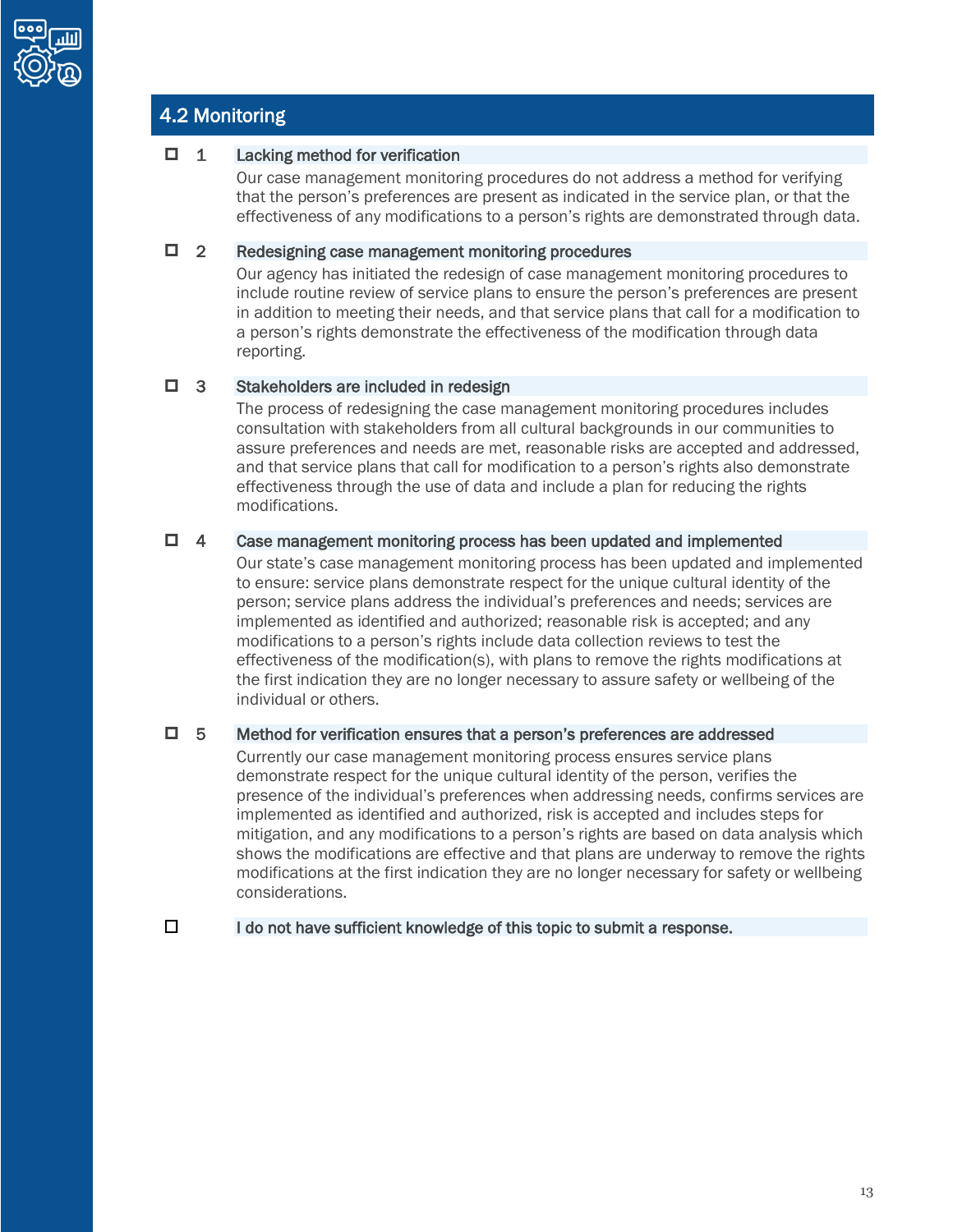

# 5. Finances

# 5.1 Contracting

### $\Box$  1 Contracts are compliance-focused

 Our agency contracts generally focus on meeting compliance requirements, describing minimum standards for service delivery, and reporting on compliance activities.

### $\Box$  2 Recognizes the benefits of including requirements that go beyond compliance

 planning training or other capacity building in our case management and service Our agency recognizes the benefits of including requirements for person-centered provider contracts and reporting on these requirements.

### $\Box$  3 Notified providers and case managers of contract language changes

Our agency has informed case management and service provider agencies of upcoming changes to contract language that will address capacity building for personcentered planning skills. These contract language changes will also involve the addition of person-centered principles into contract reporting requirements.

### □ 4 Revising contract language

 planning for all people receiving services, training in person-centered principles for all Our agency is revising contract language to include requirements for person-centered staff, and requirements for performance measures and reporting standards related to person-centered requirements.

### $\Box$  5 Contracts require person-centered planning and performance improvement

 services, training in person-centered principles for staff, and requirements for Our agency's contracts require person-centered planning for all people receiving performance measures and reporting that meet National CLAS standards related to person-centered requirements. We also require performance improvement activities for unacceptable performance with contract requirements.

### $\Box$  I do not have sufficient knowledge of this topic to submit a response.

# 5.2 Authorizing Services

### $\Box$  1 Service plans and authorizations are developed within the required frequency cycle

 annually, twice per year, every 90 days) with a specific set of services authorized. Service plans are developed within the program's required frequency cycle (e.g., Amendments to service authorizations outside of this cycle take significant time to accomplish.

### $\Box$  2 Understand that the service planning process must be flexible

 process and service authorizations must align with a person's changing needs. Our agency understands that people's needs are dynamic and the service planning

### $\Box$  3 Work team has been established with specific goals to improve

 Our agency has formed a work team to address methods for ensuring the service authorization process is dynamic, responsive, flexible, and supports accomplishing personal outcomes for people using services.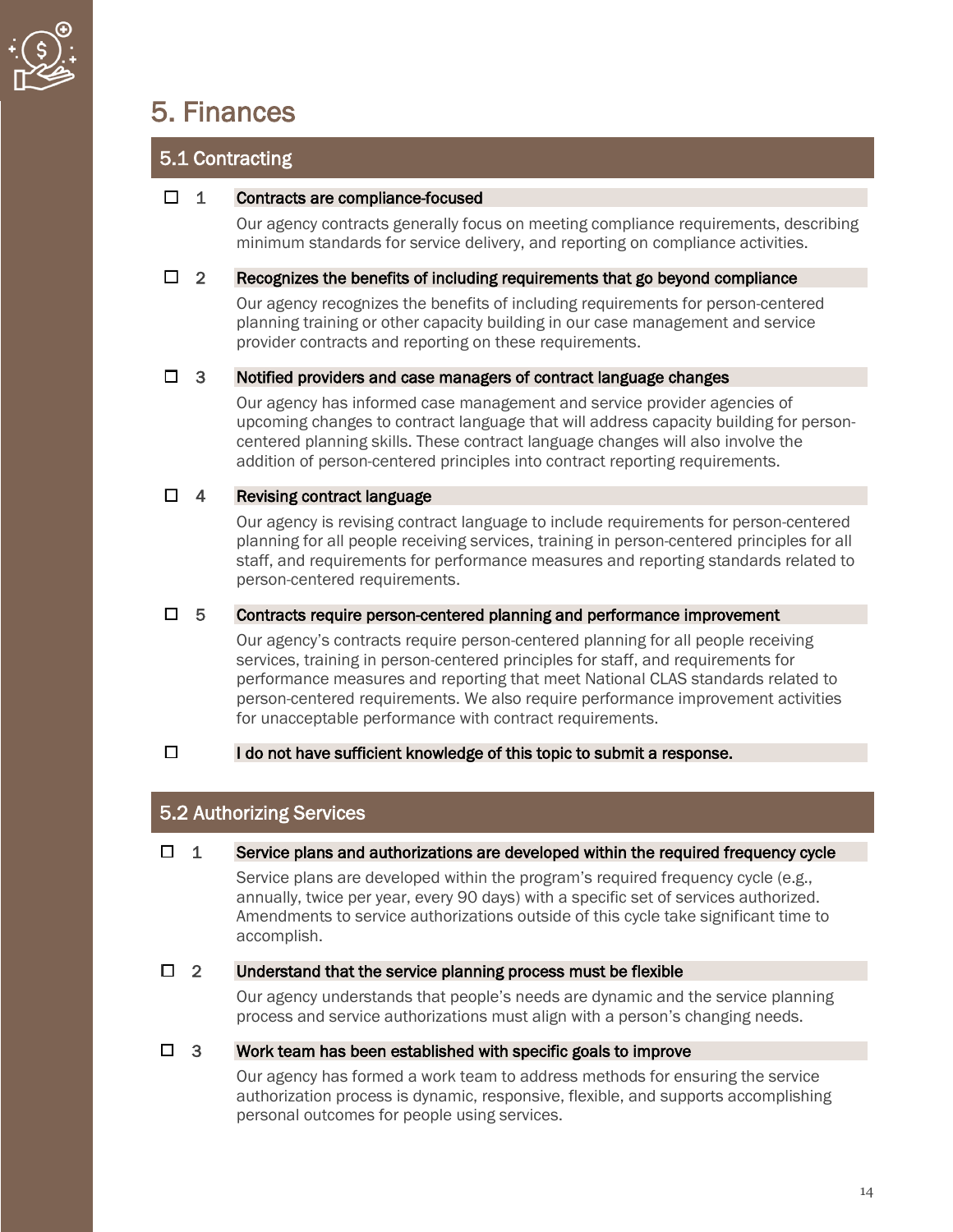

### $\Box$  4 Service authorization policy has been initiated

 Our agency initiated a service authorization policy that requires service authorizations to align with and support the accomplishment of personal goals or outcomes and assures the process is dynamic, responsive, and flexible with clear timeframes for midcycle updates or changes.

### $\Box$  5 System-wide policy demonstrates person-centered values

 goals and objectives, can change as needed, do not hold a person back from taking Our system-wide policy requires that service planning and service authorization align and demonstrate person-centered values (i.e., dynamic, responsive, and flexible). Our service planning and authorization process ensures that services accomplish personal new opportunities, and are accomplished in a timely fashion.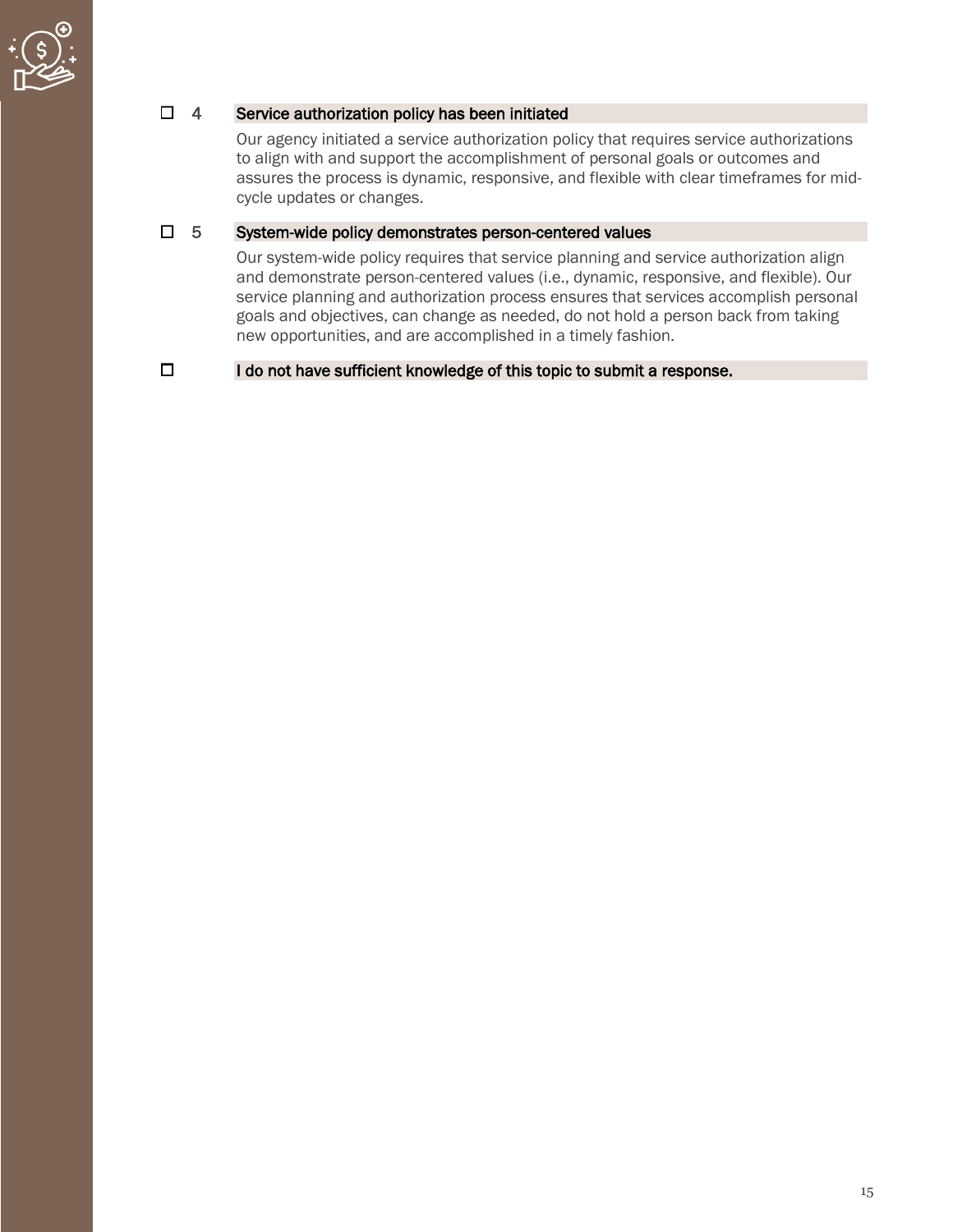

# 6. Workforce Capacity and Capabilities

## 6.1 Case Managers/Service Coordinators

### $\Box$  1 Case management not expected to have knowledge of person-centered planning

Our agency has case management expectations that include knowledge of service planning and monitoring, but the expectations do not specify knowledge of personcentered planning or practices.

### $\Box$  2 Identifying expectations for person-centered practices

 and monitoring—and the correlating knowledge and skills needed by case managers. Our agency started identifying expectations for person-centered assessment, planning,

### $\Box$  3 Identified knowledge and skills and supervisory mentoring

 Our agency has identified the knowledge and skills needed by case managers to complete person-centered assessments, planning, and monitoring, including supervisory expectations for mentoring.

### $\Box$  4 Competencies resulting from knowledge are described

 Our agency has described the person-centered competencies needed by case managers to demonstrate the knowledge and skills to carry out person-centered assessing, planning, and monitoring; the competencies include supervisor's knowledge and skills to ensure adequate mentoring of case managers.

### $\Box$  5 Case managers are required to demonstrate person-centered competencies

 linguistically informed person-centered assessment, planning, and monitoring procedures. We ensure that case managers expand their knowledge and skill by Our agency requires case managers to demonstrate culturally, ethnically, and receiving support and mentoring from their supervisors and attending ongoing training sessions.

### $\Box$  I do not have sufficient knowledge of this topic to submit a response.

## 6.2 Agency Employees

### $\Box$  1 Staff aware of person-centered practices

All agency staff have knowledge or awareness of person-centered practices, including administrative staff (financial and support) and all senior and executive leadership.

### $\Box$  2 Staff participated in training on person-centered practices

All agency staff participated in training in the fundamentals of person-centered practices, including culturally competent person-centered assessment, planning, and monitoring procedures and requirements.

### □ 3 Staff demonstrate links between mission and practice

 All agency staff, including senior and executive leaders, can demonstrate the links routinely align clinical practices used in the field with culturally and linguistically between our mission and vision and person-centered practices. Our clinical staff competent person-centered assessment, planning, and monitoring tools.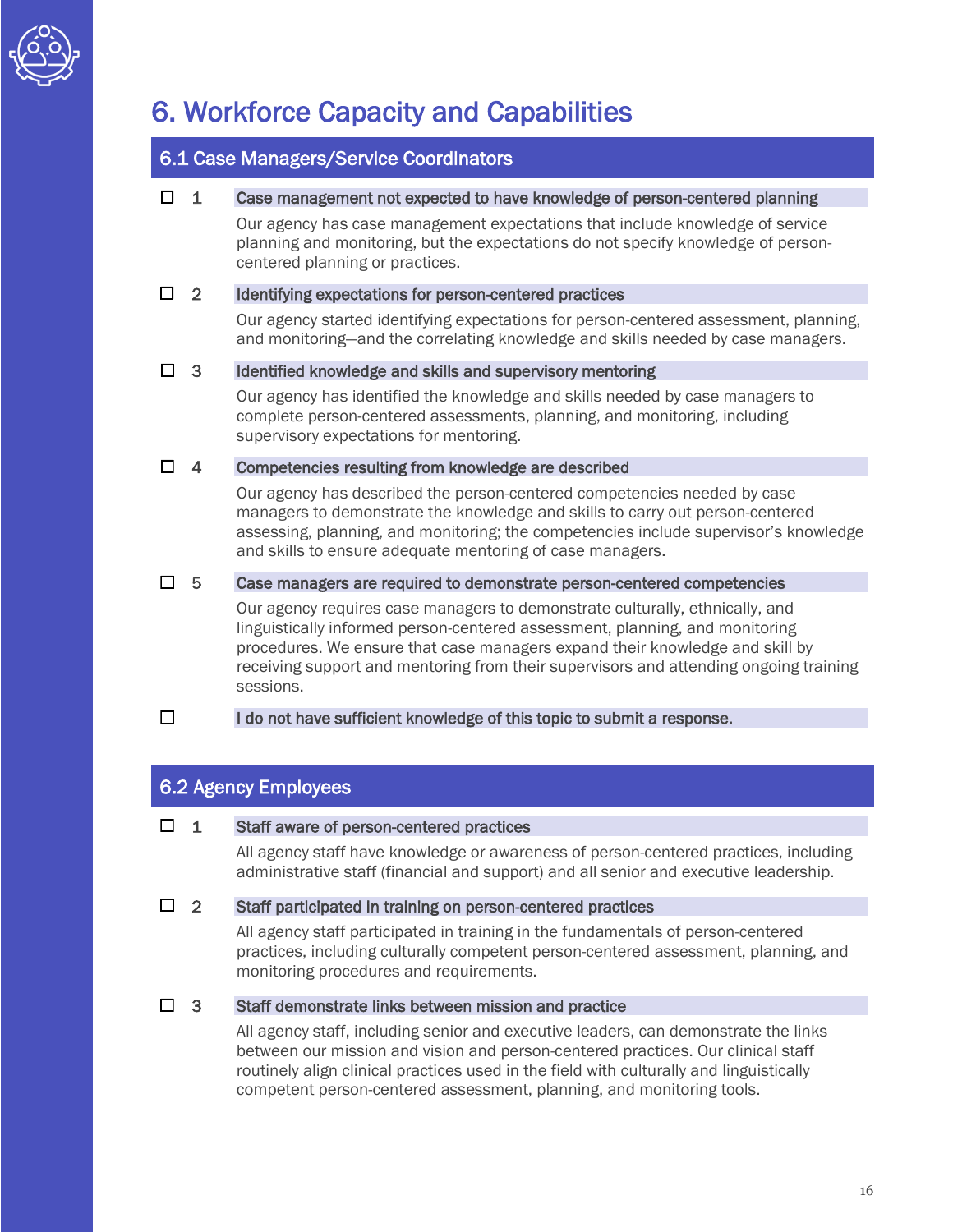

### $\Box$  4 Staff are annually trained in updates

 All agency staff attend training annually to update their knowledge; they apply their stakeholders to reflect their understanding and respect for cultural and linguistic new knowledge and understanding to existing procedures when engaging with differences.

### $\Box$  5 Staff utilize skills

 All agency staff have opportunities to use person-centered practice skills during hiring, onboarding, and annual performance reviews, and person-centered discovery tools are used to identify learning outcomes for each employee.

### 6.3 Supporting Direct Care Workforce

### $\Box$  1 Providers are responsible for workforce stability

Direct care workforce stability is the responsibility of provider agencies; our agency staff are not or cannot be involved in private provider staffing decisions.

### $\Box$  2 Identified the impact of workforce stability

 Our agency has identified areas in which direct care workforce stability impacts the successful implementation of person-centered practices.

### $\Box$  3 Work group established

 centered expectations and rules or regulatory requirements. This work group has Our agency convenes a work group that includes provider agency representatives to explore areas where direct care staff might experience barriers in meeting both persondeveloped a plan to address opportunities to improve knowledge and skills, or inconsistencies in practice, including gaps in cultural, ethnic, and linguistic competency.

### $\Box$  4 Improvements made through feedback and technical assistance/training

 Our agency supports the ongoing implementation of methods to remove barriers and promote knowledge and skill development related to culturally, ethnically, and training, and support of collaborative learning. linguistically competent person-centered practices for provider agency direct care staff. Direct care staff data collection provides feedback to inform technical assistance,

### $\Box$  5 Measures and indicators have been developed

 Our agency leads the development of measures or indicators that demonstrate the presence of person-centered practice among the direct care workforce.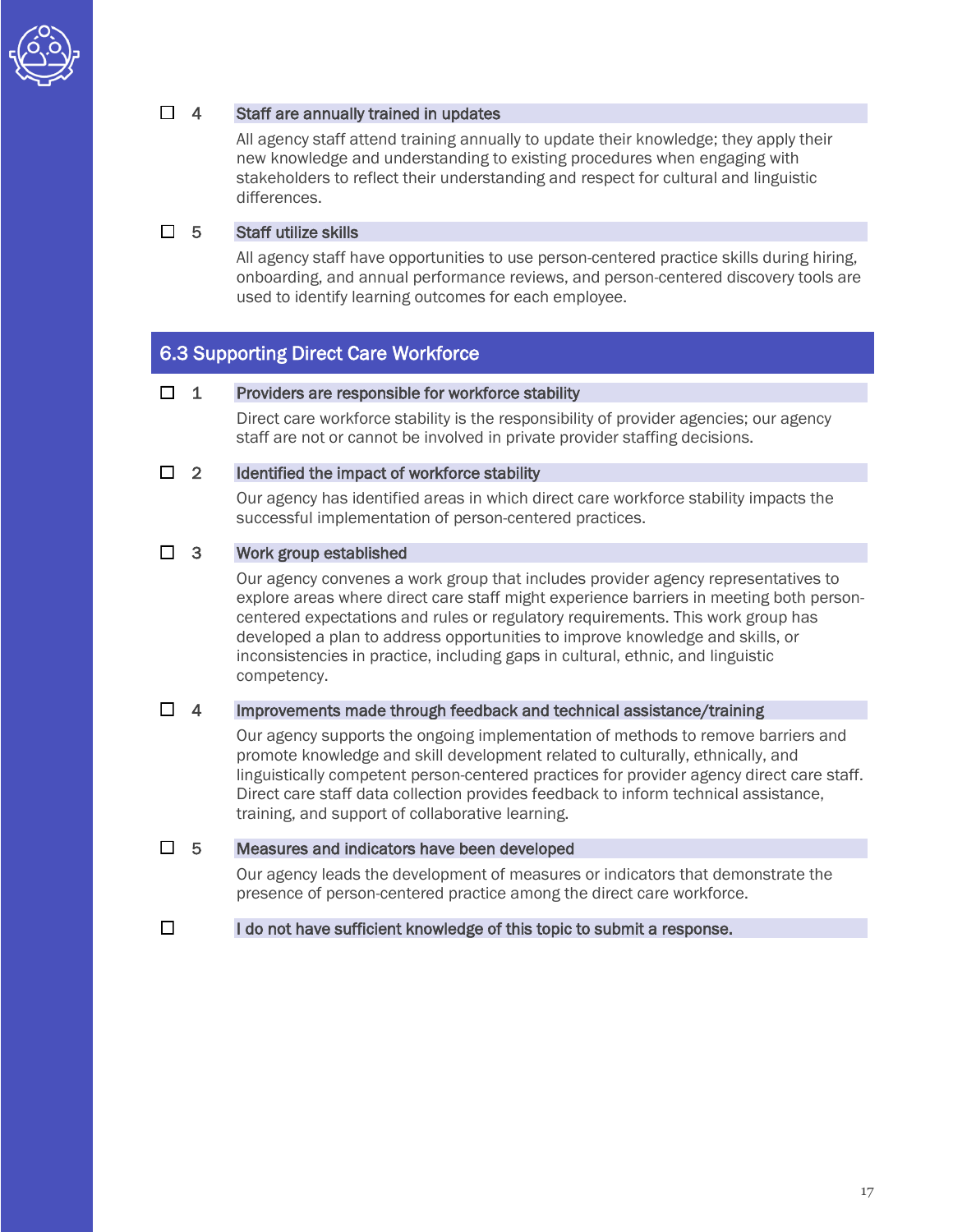

# 7. Collaboration and Partnership

## 7.1 Supporting People Who Use Services

#### $\Box$  1 Professionals develop policy and procedure

Professionals, program directors, and other subject matter experts develop policies, procedures, and programs related to the use of person-centered planning.

### $\Box$  2 Working toward training and awareness to support engagement

 Our agency has identified the need for input from people who use services in the development of policies and procedures related to person-centered planning, and we recognize the need to provide training to assure people are well-informed and able to contribute to system design.

#### $\Box$  3 We engage people to raise awareness and solicit feedback

 people from cultural and ethnic backgrounds that match the demographics of the Our agency engages in training for people who use services to raise their awareness of person-centered practices and to solicit their input on policy and procedures. We engage communities we serve.

### $\Box$  4 Engagement is routine, accessible, and transparent

 Our agency routinely engages in training and other awareness activities with a culturally and ethnically diverse range of people who use services to monitor and improve the performance and strategic implementation of person-centered planning throughout the system. We use transparent and accessible communication so people know how we use their feedback to inform our strategies and decisions to change system policies.

#### $\Box$  5 People who use services regularly identify changes and advise on policy decisions

 communication so people know how we use their feedback to inform our strategies. Our agency routinely engages a culturally and ethnically diverse range of people who use services to monitor and improve the performance and strategic implementation of person-centered planning throughout the system. We use transparent and accessible People who use services regularly identify needed program changes, initiate new developments, and advise on policy decisions.

### 7.2 Supporting Caregivers

### $\Box$  1 Professionals develop policy and procedure

 Professionals, program directors, and other subject matter experts develop policies, procedures, and programs related to the use of person-centered planning.

### $\Box$  2 Identified the need for input from caregivers

 Our agency has identified the need for input from caregivers in the development of provide training to assure caregivers are well-informed and able to contribute to system policies and procedures related to person-centered planning. We recognize the need to design.

### $\Box$  3 We engage caregivers to raise awareness and solicit feedback

 caregivers from cultural and ethnic backgrounds that match the demographics of the Our agency engages in training for caregivers to raise their awareness of personcentered practices and to solicit their input on policy and procedures. We engage communities we serve.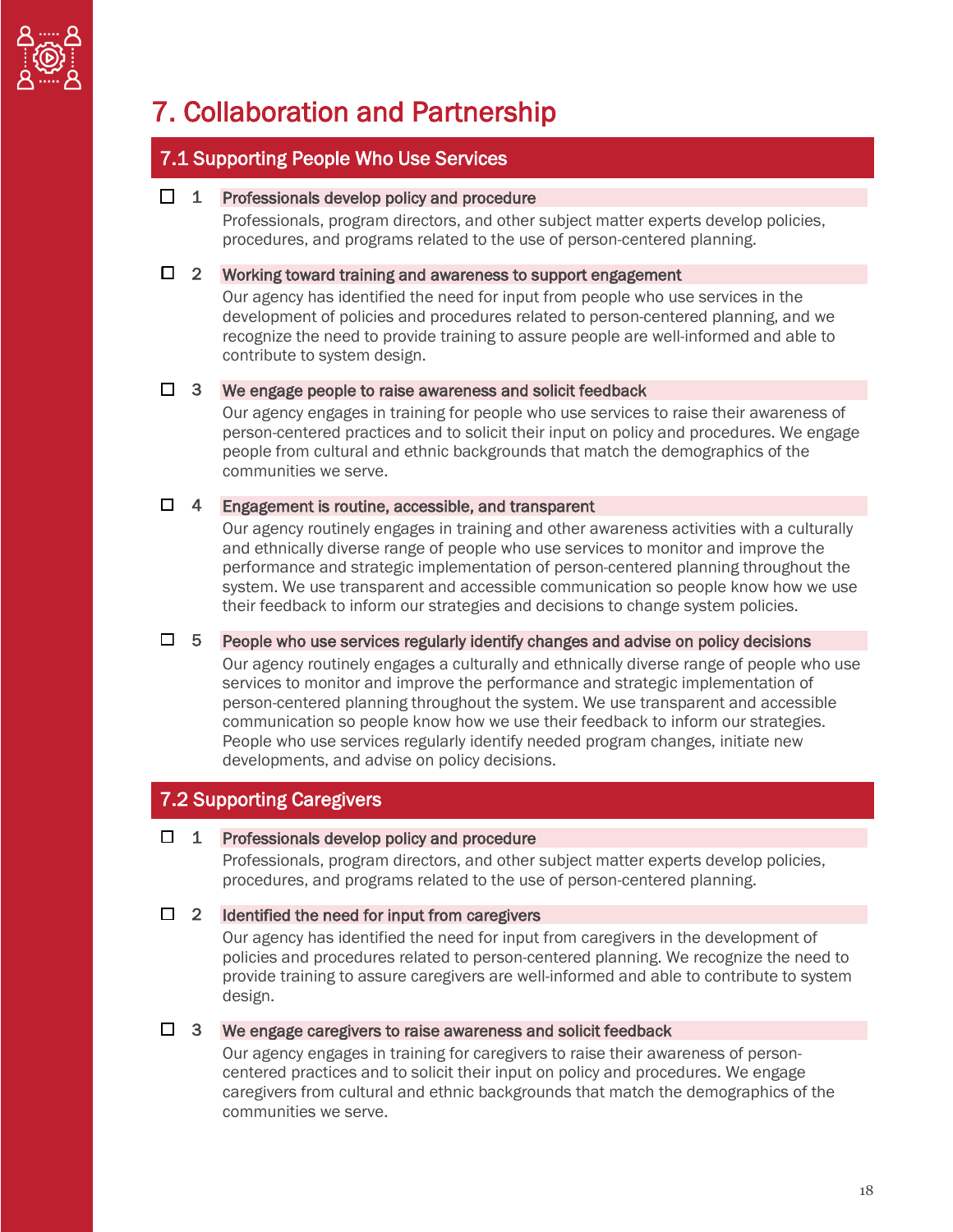

### □ 4 Engagement is routine, accessible, and transparent

 Our agency routinely engages in training and other awareness activities with a culturally and ethnically diverse range of caregivers to monitor and improve the performance and strategic implementation of person-centered planning throughout the system. We use transparent and accessible communication so caregivers know how their feedback informs our strategies and decisions to change system policies.

### $\Box$  5 Caregivers regularly identify changes and advise on policy decisions

 needed program changes, initiate new developments, and advise on policy decisions. Our agency routinely engages a culturally and ethnically diverse range of caregivers to monitor and improve the performance and strategic implementation of person-centered planning throughout the system. We use transparent and accessible communication so caregivers know how their feedback informs our strategies. Caregivers regularly identify

## 7.3 Building Trust with Service Providers

#### $\Box$  1 Providers are viewed as crucial partners

Our agency views providers as crucial partners in delivering high-quality services.

#### □ 2 Support providers' learning

 Our agency views providers as crucial to the system's success, and we support their learning about person-centered practices.

### $\Box$  3 Recognize that we can learn from providers

 Our agency supports the learning of our providers, and we recognize we can learn from them. We engage with providers about person-centered practices during licensing reviews or survey/certification activities when identifying gaps in policy and practice.

### $\Box$  4 Seek feedback from providers

 Our agency seeks feedback from our providers on all policy changes and views opportunities for improvement through their perspective.

### $\Box$  5 Seek to understand systemic factors

 When an area for improvement (e.g., failure to meet minimum training requirements or file required paperwork accurately) is identified as a trend across provider agencies, we seek to understand the systemic contributing factors and we share in the corrections.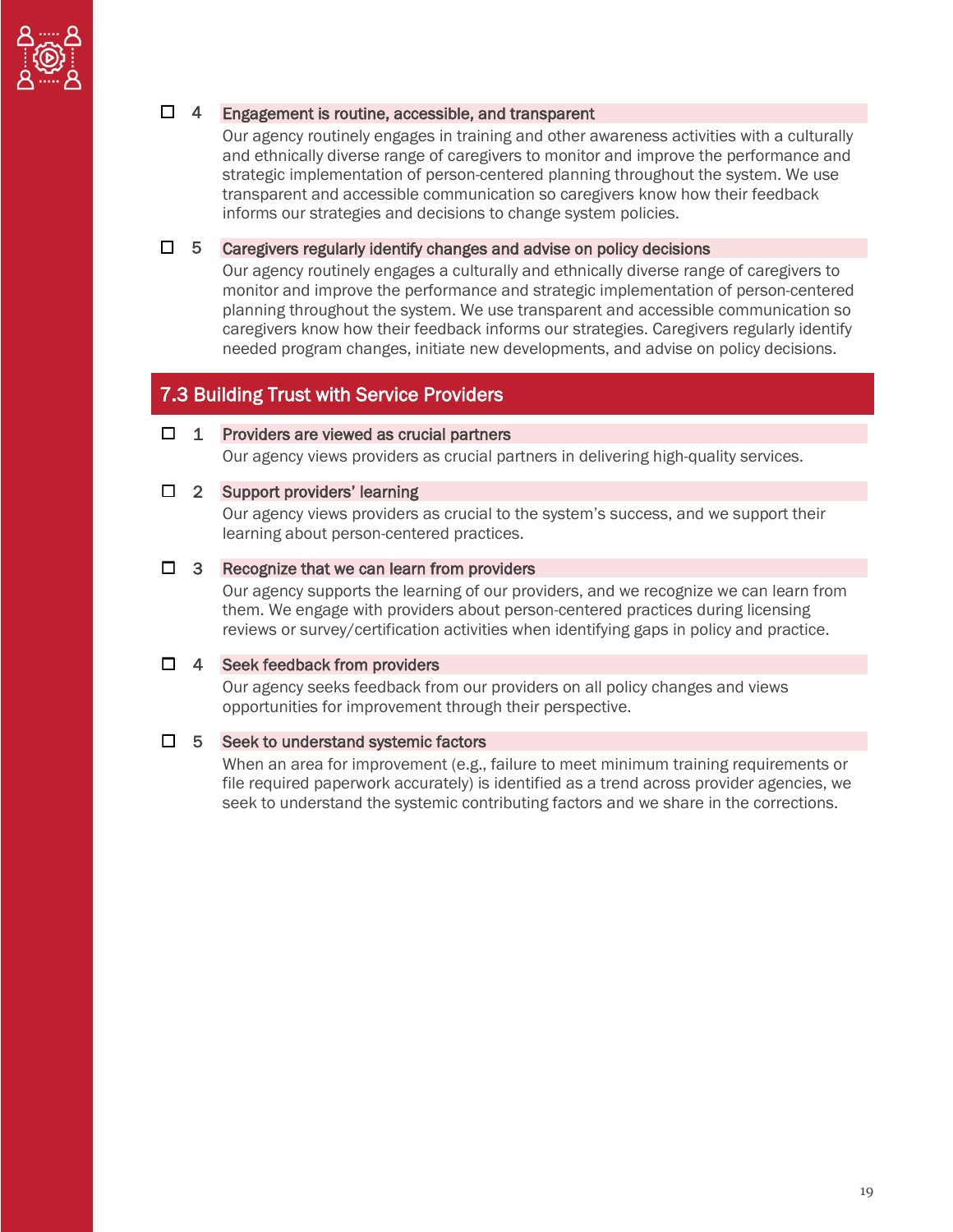

# 7.4 Building Trust with Advocacy and Self-Advocacy Organizations

### $\Box$  1 Advocates are viewed as crucial partners

 self-advocacy agencies) as crucial partners in informing us on the effectiveness of the Our agency views advocates (including self-advocates) and advocacy agencies (including agency's policies and procedures, particularly related to person-centered planning and practice.

#### □ 2 Support advocates' learning

 Our agency views advocates and advocacy organizations as crucial to our success, and we support their learning about person-centered practices.

### $\Box$  3 Recognize that we can learn from advocates

 Our agency supports advocates and advocacy agencies in learning about person- centered practices. Our agency works collaboratively with a variety of advocacy and selfcentered practices, and we recognize we can learn from them, particularly about personadvocacy organizations.

### $\Box$  4 Seek feedback from advocates

 Our agency seeks feedback from advocacy organizations on all policy changes and views opportunities for improvement through their perspective in addition to other stakeholders.

### $\Box$  5 Developed routine methods for feedback

Our agency recognizes the important role of advocates and advocacy agencies and has built routine methods to listen to and seek out their input when identifying opportunities to improve in our person-centered practices.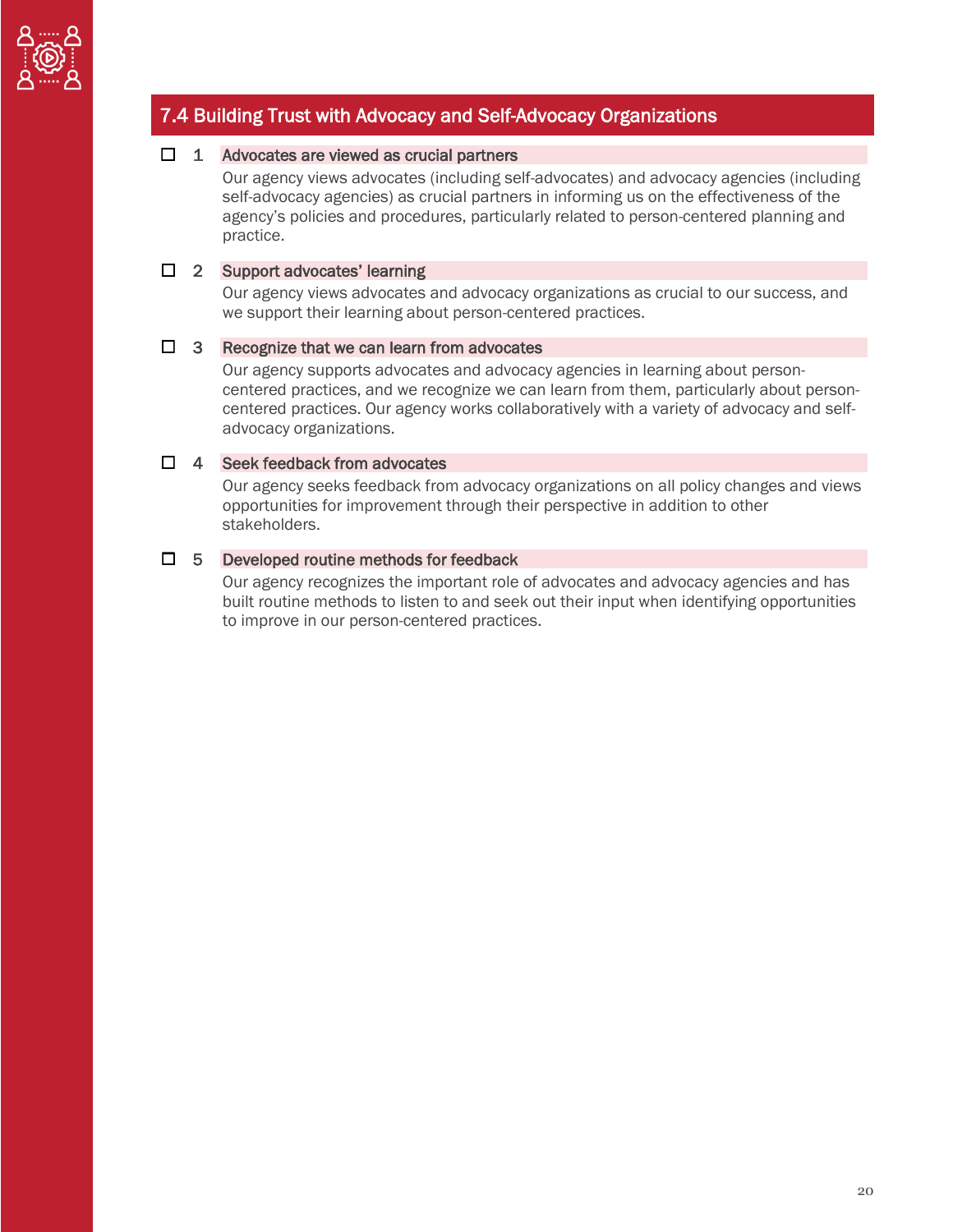

# 8. Quality and Innovation

## 8.1 Mission and Standards

### $\Box$  1 Specific standards not established

 specific standards for person-centered practices are not established within our Our agency mission, vision and/or values espouse person-centered principles, but licensing, certification, or review procedures or instruments.

### $\Box$  2 Mission, vision, and values not connected to practice

 Our agency mission, vision, and values convey standards for person-centered practices, but they do not clearly connect with practice. Our licensing, certification, or review procedures include requirements that a person-centered plan be present, but the requirements are not fully consistent with our mission, vision, and values.

### $\Box$  3 Use anecdotal reports

 Our agency's mission, vision, and values reflect person-centered practices in service delivery. We use anecdotal reports to demonstrate implementation of our mission, vision, and/or values, but we do not yet use data systematically. Our licensing, certification or review procedures include descriptions of the process needed to develop a person-centered plan.

### $\Box$  4 Use data to measure progress

 Our mission, vision, and values connect directly to our standards for person-centered practice in service delivery through our licensing, certification, or review procedures and instruments. Our system measures progress through data about these standards and identifies areas for improvement for service providers and case managers.

### $\Box$  5 Areas for improvement are identified

 centered practices in our administrative functions as well as our service delivery, including how we license and certify providers and how we engage in administrative oversight. Our agency measures progress through these standards and identifies areas Our mission, vision, and values connect directly to standards that reflect personfor improvement for the full system collectively (for example, the length of time to certify new provider agencies impacts choice for people waiting for services).

# 8.2 Learning from People to Inform Improvement Opportunities

### $\Box$  1 Quality review council consists of internal agency members

Our agency quality review council members are internal agency employees.

### $\Box$  2 Ouality review council includes external stakeholders

 Our agency quality review council includes service users and caregivers and is responsible for identifying opportunities for improvement in service access, coordination, and delivery.

### $\Box$  3 Quality management system in place

 Our agency has a quality management system. The quality management system is composed of a quality council and a data strategy that includes data collected directly from service users and caregivers to understand their experiences with the system.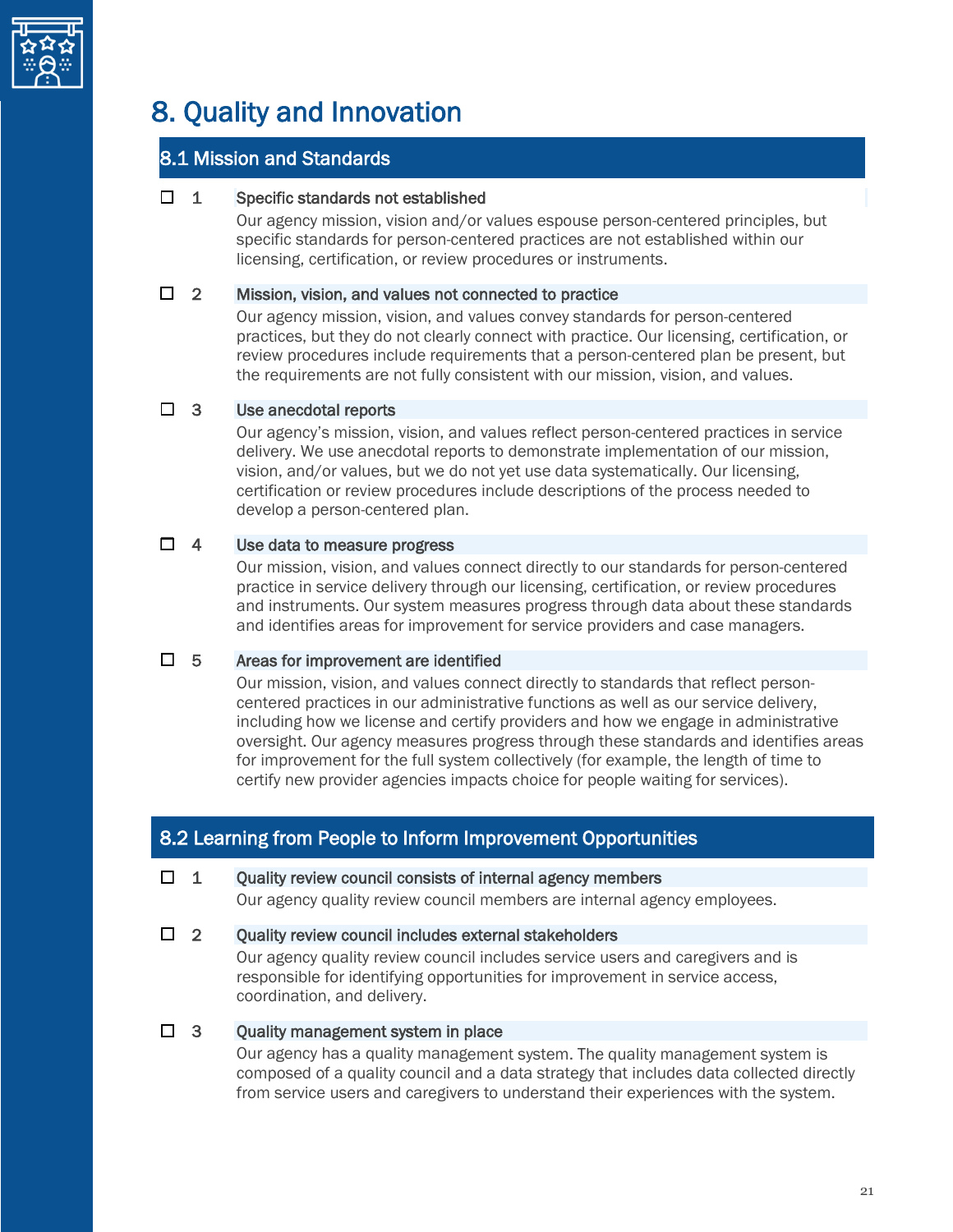

### $\Box$  4 Ouality management system collects data and prioritizes improvements

 inclusive of input from all stakeholders. Service users and caregivers identify and prioritize opportunities for improvement of the system. Our agency has a well-coordinated and comprehensive quality management system,

### $\Box$  5 Data informs progress on improvements and shared learning

 use of data from service users and caregivers to drive quality. We routinely use the data to identify opportunities for improvement and to demonstrate progress on progress on the plan each year. Our entire system engages in quality management practices. The practices include the improvement areas. We share our learning across all system components through an annual quality improvement plan. Quality councils hold the system accountable for

### $\Box$  I do not have sufficient knowledge of this topic to submit a response.

## 8.3 Internal Quality Practices

#### $\Box$  1 Internal quality management staff, but no formal quality strategy

Our agency does not have a formal internal quality management strategy, but we do have quality management staff.

### $\Box$  2 Internal quality strategy includes structured methodology

 management tools and practices, including a structured methodology for routine Our agency has quality management staff with technical knowledge and skill in quality improvement and learning.

### $\Box$  3 Quality measures and standards within each unit

 person-centered practice for each unit within our agency, developed by the staff who work within the units. The standards are routinely reported among all agency staff. Our agency quality management system includes defined measures and standards of

### $\Box$  4 Data from external stakeholders included in measuring improvements

 Our quality management system includes feedback provided by external stakeholders, as well as data collected from internal staff and sister agencies. This feedback is used to identify and measure improvement.

### $\Box$  5 Have a transparent internal performance excellence system

We have a transparent internal performance excellence system. We publicly report on our person-centered practices.